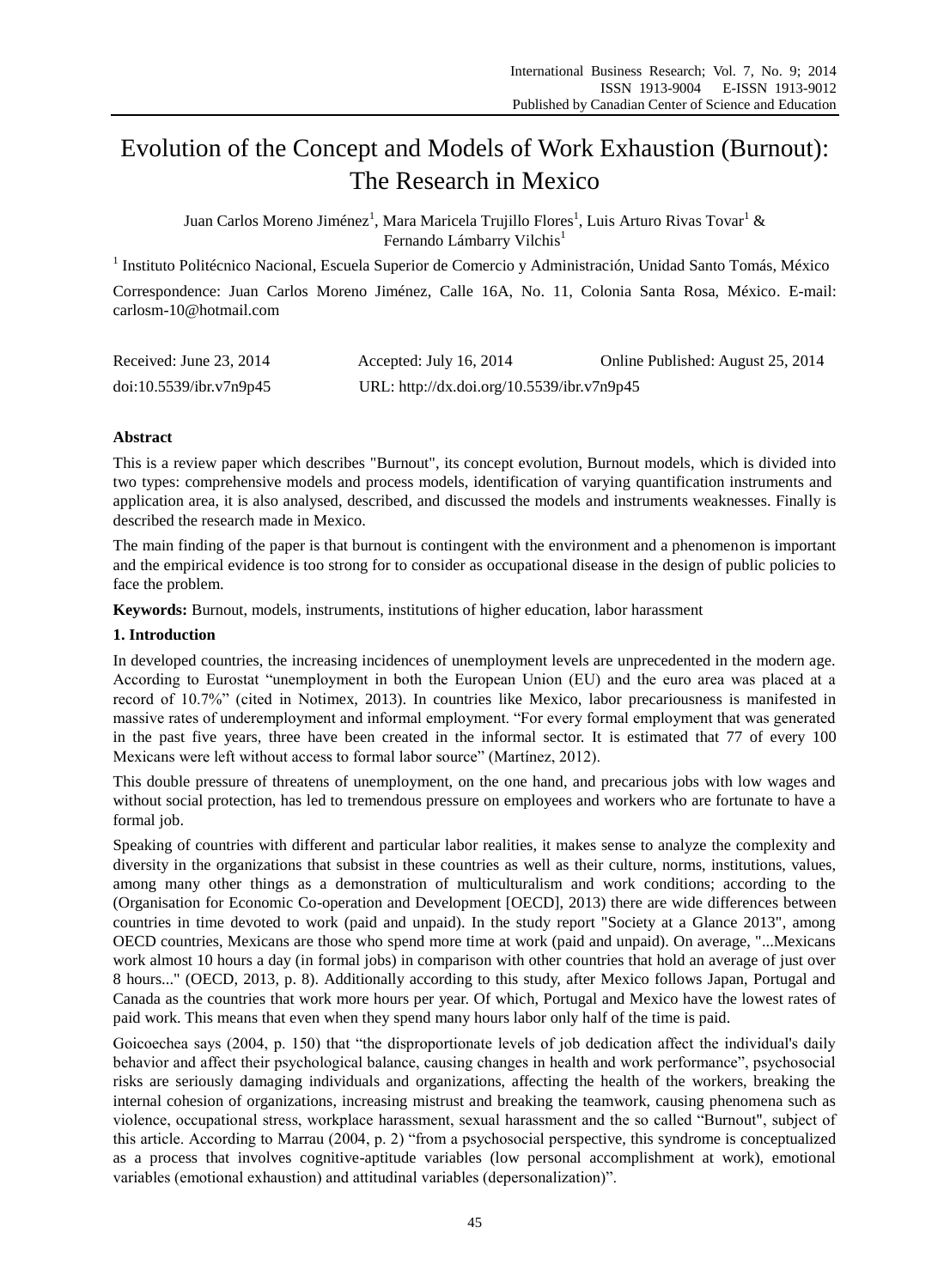The professions related to healthcare, education and public administration are often the ones with the highest impact reflected in the statistics because they are in touch with people, with problems and they are usually the ones in charge of solving them. Frustration occurs when they realize that their work is not productive and feel that their job is barren. According to data between 20% and 30% of doctors, teachers and local police suffer from these symptoms (Boyle, et al., 1991). Other authors as (Ferrer, 2004; Vallejo, 2004) based on their research agree that the phenomenon is recurrent in workers that provide care for people (health, education, social workers, public administration, police, social services, advocacy, among others) due to working conditions that have strong social demands.

Many studies have shown that working conditions can cause adverse consequences in health and physical and psychological wellbeing of employees (Schaufeli & Van Dierendonck, 1993; Cumming & Cooper, 1998; Schaufeli & Enzmann, 1998). These consequences have been identified as "burnout", a kind of stress related to welfare professions or services. Although in its first conceptualization the syndrome had three dimensions: low personal accomplishment, high emotional exhaustion and high depersonalization, in later studies it has been considered that the core of the phenomenon lies in the first two. Moreover, in recent decades theoretical models have been developed that seek to highlight certain patterns of causal relationships, thus trying to integrate the causing variables of "work-stress" with their results. Among all of them, the model developed by (Janssen, et al., 1999) specifies the predictive variables and its consequences while formulating a pattern of precise relationships between each other. This model is corroborated in subsequent studies through multimuestral analysis (Houkes, et al., 2001). The research on the phenomenon has allowed researchers to propose various studies and models. The bibliographical review allowed to locate 174 models/instruments, among which, using citation as filter and confirming that the instrument was validated, entail to bring together those most significant.

This article is organized as follows: Initially it describes the evolution of the concept of "Burnout" through time, Burnout models, which are divided into two types models: Comprehensive models and process models; Identification of the variables of the models and area of application, analysis and description of the models, critique of the models and description of the kind of research carried out in the Higher Educations Institutions of Mexico.

## **2. Literature Review: Evolution of the "Burnout" Concept**

The bibliographical review identified 1974 as the year in which begins the study of this phenomenon and Herbert Freudenberger as the author of the beginning of these studies, however (Corcoran, 1985) states that Freudenberger illustrated "burnout" in 1971. Other authors such as Walker (1986, p. 36) accepted the study of the phenomenon by Freudenberger but established "that Graham Greene had already used it 1960 to describe a state of existential emptiness felt when a person had an incurable disease". On the other hand, (Starrin, et al., 1990) established the use of the term to describe the chronic effects of drug abuse. The authors (Freudenberger, 1974; Garcés, 1994; Mingote, 1998; Ramos, 1999; Buendía & Ramos, 2001; Ponce, et al., 2005; Martínez, 2010) considered that people with Burnout develop hostile attitudes and behaviors, also intolerance and aggressiveness.

Years later, in 1977 Christina Maslach, recognized as an expert, presented the concept to the American Psychological Association (APA). Maslach (cited in Alvarez & Fernandez, 1991, p. 257) used this term to refer to a "situation increasingly common among human service workers that, after months or years of dedication, end up burning metaphorically". On the other hand Salanova & Schaufeli (2004, p. 75) argue that the "Burnout" refers to "a state of exhaustion in which high expectations, vitality and energy of the worker are ending, similar to a fire that suffocates, a candle been extinguished, a battery that runs out". Continuing the metaphor, Maslach (2009, p. 37) argues that "the fire of the initial enthusiasm, dedication and commitment to success has been "burned" (Burned out), leaving behind smoking coals of exhaustion, cynicism and inefficacy" (dimensions that give identity).

Gil-Monte says (2003a, p.182) that "when a worker is burned usually means that he is not satisfied in his work", this situation affects relationships with co-workers and service users and hostile behaviors emerge as well as physical and mental exhaustion, detachment with colleagues and service users, behaviors which, if not treated, may become chronic, according to (Ferrer, 2004, p. 99) "leading to increased consumption of alcohol, drugs, coffee, tea, snuff, stimulants and tranquilizers with wide repercussions on health". Ponce, et al., (2005, p. 89) considers that "two-thirds of occupational diseases have their origin or are related to this phenomenon, in addition to a decrease in the quality and promote the appearance of feelings of professional dissatisfaction". In recent years Maslach (2009, p. 37) reports that "burnout has become a popular way of describing the personal agony of work stress". Table 1 summarizes the conceptual evolution that the "Burnout" has had and the different definitions that different authors have given.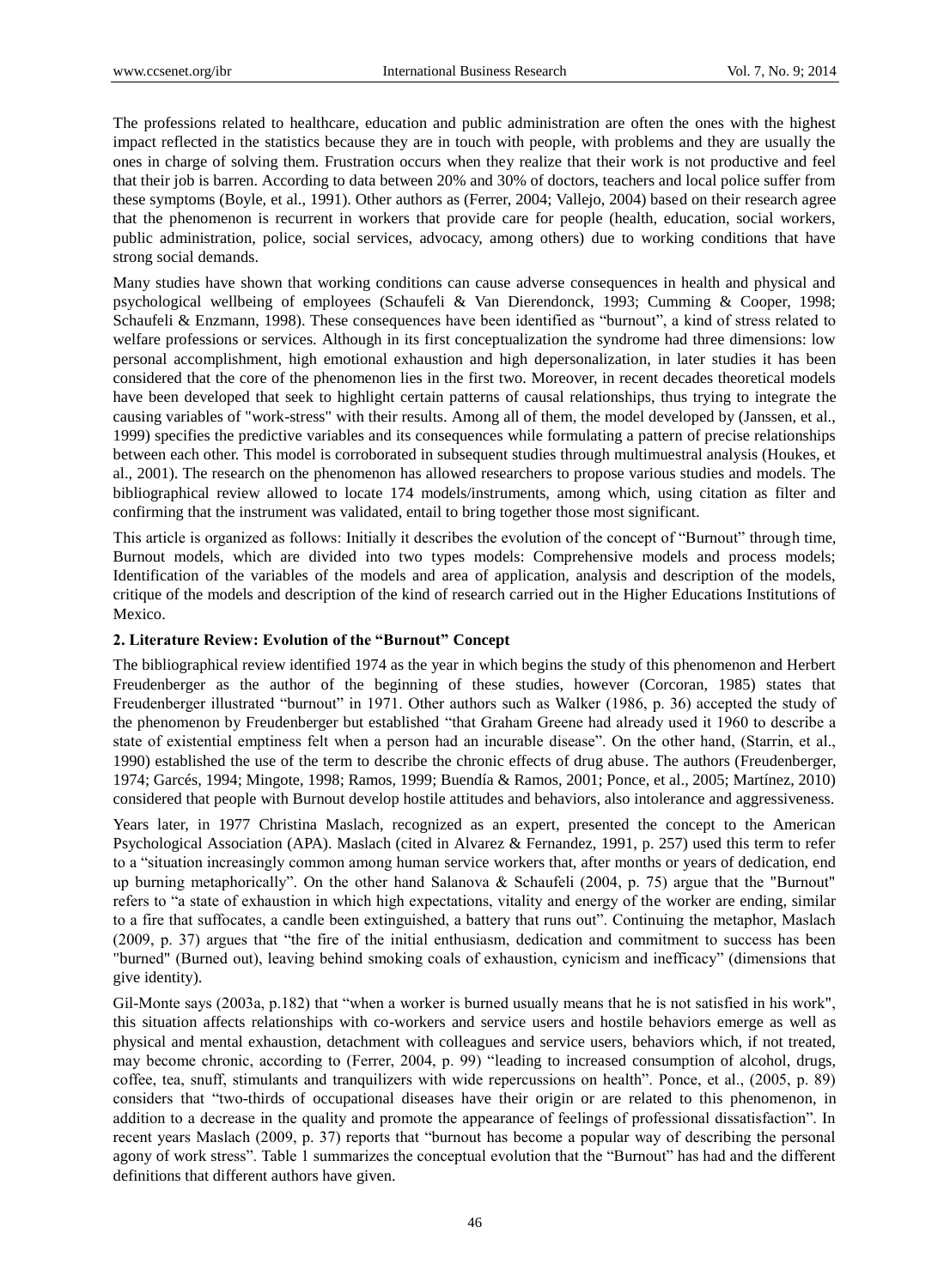#### Table 1. Authors and Burnout syndrome definitions

| Author                      | Year | <b>Definition</b>                                                                                                                                                                                                                                                                                                                                                                                                            |
|-----------------------------|------|------------------------------------------------------------------------------------------------------------------------------------------------------------------------------------------------------------------------------------------------------------------------------------------------------------------------------------------------------------------------------------------------------------------------------|
| Freudenberger               | 1974 | A set of medical-biological and psychosocial nonspecific symptoms, that develop in the<br>work activity as a result of excessive demand of energy.                                                                                                                                                                                                                                                                           |
| <b>Maslach &amp; Pines</b>  | 1977 | It s the <i>laboral exhaustion</i> of the people who work in different sectors of human services,<br>always in direct contact with users, especially health personnel and teachers. The syndrome<br>would be the extreme response to chronic stress originated in the labor context and would<br>impact on an individual but also affect organizational and social aspects.                                                  |
| Edelwich & Brodsky          | 1980 | A process of disillusionment or disenchantment by labor activity, considering that the<br>development of enthusiasm, energy and unrealistic expectations can be the first stage to<br>wear out.                                                                                                                                                                                                                              |
| Maslach & Jackson           | 1981 | A behavioral manifestation of stress at work understood as a tridimensional syndrome<br>characterized by emotional exhaustion (EC), depersonalization (DP) in dealing with users<br>and customers and difficulty for achievement / fulfillment (RP).                                                                                                                                                                         |
| Perlman & Hartman           | 1982 | A response to chronic emotional stress with three components: emotional and/or physical<br>exhaustion, low labor productivity and an excess of depersonalization.                                                                                                                                                                                                                                                            |
| Pines & Kafry               | 1982 | A chronic state of emotional exhaustion as a result of excessive involvement with people<br>over long periods of time.                                                                                                                                                                                                                                                                                                       |
| <b>Burke</b>                | 1987 | An adaptation process of laboral stress, characterized by professional disorientation, wear,<br>guilt feelings about lack of professional success, coldness or emotional detachment and<br>isolation.                                                                                                                                                                                                                        |
| <b>Maslach</b>              | 1993 | A psychological syndrome of emotional exhaustion, depersonalization and reduced<br>personal accomplishment that can occur in normal individuals who work with people in<br>some way.                                                                                                                                                                                                                                         |
| Schaufeli & Enzmann         | 1998 | Persistent mental state, negative and work-related, in 'normal' individuals that are primarily<br>characterized by exhaustion, which is accompanied by discomfort, reduced feelings of<br>competence and motivation and the development of dysfunctional attitudes at work.                                                                                                                                                  |
| Gil-Monte & Peiró           | 1999 | A chronic work stress response that leads to the experience of being emotionally drained<br>the development of negative attitudes and feelings towards workmates (depersonalization<br>attitudes) and the appearance of devaluation processes of its own professional role.                                                                                                                                                  |
| <b>Farber</b>               | 2000 | A reflection of the majority of current work environments, since job competition demands<br>trying to produce more and better results in less time and with minimum resources.                                                                                                                                                                                                                                               |
| Maslach, Schaufeli & Leiter | 2001 | A prolonged response to chronic stressors on a personal and relational level with work,<br>determined from the known dimensions as exhaustion, depersonalization, cynicism, and<br>professional inefficacy.                                                                                                                                                                                                                  |
| Schaufeli & Buunk           | 2003 | It is the result of the discrepancy between expectations and individual ideals and, on the<br>other hand, the harsh reality of daily professional life.                                                                                                                                                                                                                                                                      |
| <b>Gil-Monte</b>            | 2003 | A chronic work stress response characterized by the tendency of professionals to negatively<br>evaluate their ability to perform the job and to relate with people they serve, for the feeling<br>of being emotionally exhausted, by the development of negative feelings, cynical behaviors<br>and attitudes towards work recipients which are seen in a dehumanized way due to affective<br>hardening of the professional. |

Source: Based on information from the authors.

As noted, the concept has evolved from analyzing medical-biological and psychosocial nonspecific symptoms (Freudenberger, 1974), consider it as a process of disillusionment or disenchantment with work activity (Edelwich & Brodsky, 1980) until exhaustion, which is accompanied by discomfort, a feeling of reduced competition and motivation and the development of dysfunctional attitudes at work (Schaufeli & Enzmann, 1998) to hold negative feelings towards colleagues and the appearance of devaluation processes for its own professional role (Gil-Monte & Peiro, 1999b).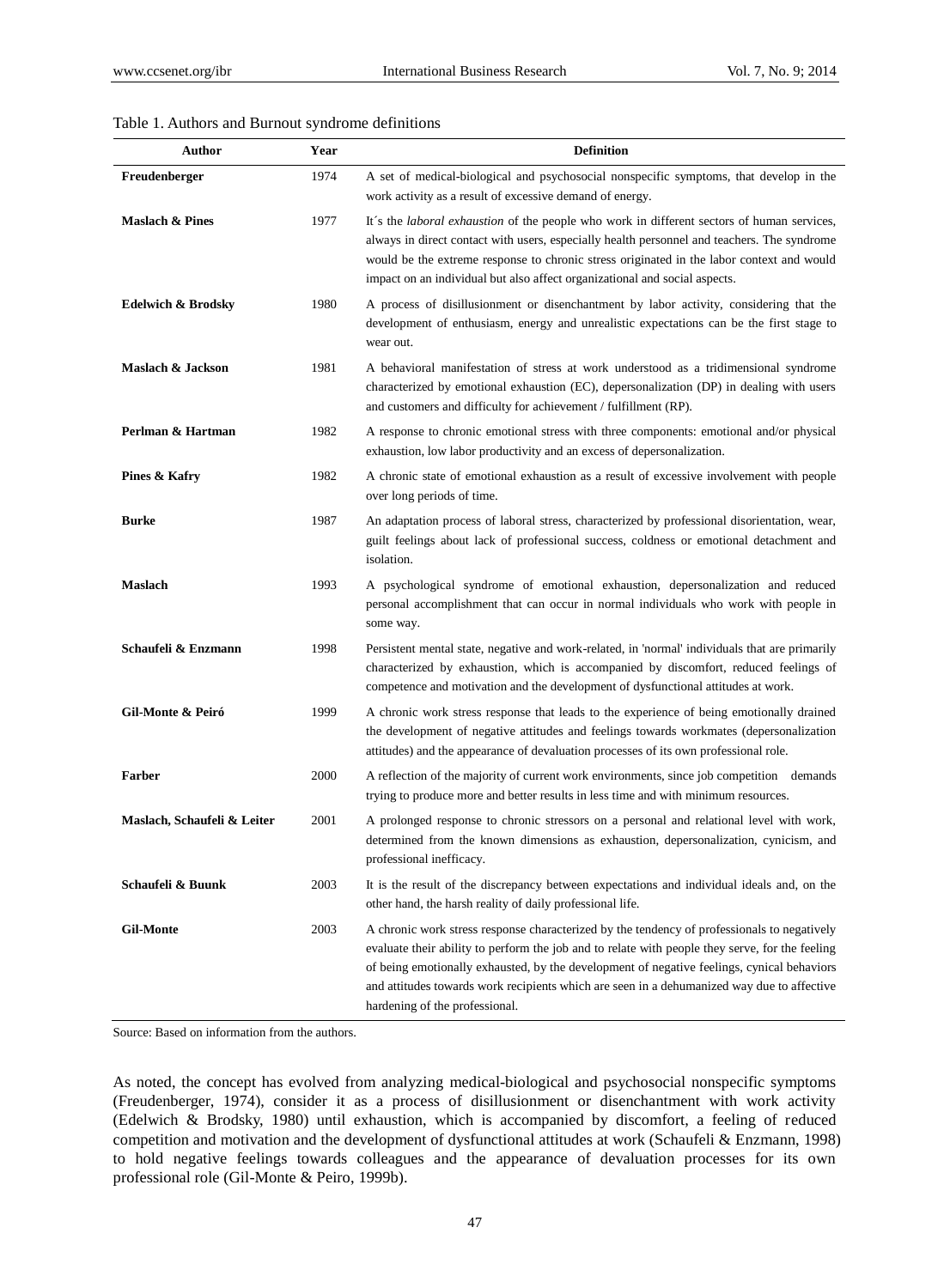From the definitions above we wish to highlight four main ideas: 1) Physical and psychological exhaustion 2) A disappointment and disillusionment process 3) Dysfunction for work and 4) Appearance of feelings of devaluation of the professional role. Therefore, burnout is an occupational disease whose symptoms are: physical and emotional exhaustion, disappointment and disillusionment, devaluation of the professional role and dysfunction in the workplace.

According to Maslach (2009, p. 37) "in the last 25 years a lot of researches have established that this phenomenon is not purely fictional, it also serves as an indicator of major alterations in the relationship of people with their jobs". When within the same organization different workers with burnout are included, hostile behaviors are exacerbated and distant conducts increase between peers and service users, therefore the consequences go beyond the individual level or local area where the work is developed and acquire a negative multiplier effect, for example: when there is an organization with a large number of workers (burned team) with burnout, there is an affectation to society as a unit, causing poor attention and poor service to service users, especially in societies with a significant number of occupationally worn workers; in the same sense, the authors, Olabarría, & Mansilla (2007, p. 8) explain that "burned equipment's generate high costs and management problems to the institution because they have a high staff turnover, a strong absenteeism and sick leaves".

When there is "Burnout" in an organization it affects culture, organizational climate and its formal structure, causing changes in the behavior of workers and work teams. The effects and negative consequences on the organization can be seen in various countries in existing economic estimates, even on a national rate. For example, the American Institute of Stress calculates that workplace stress costs to the U.S. industry about 300,000 million dollars a year in absenteeism, health costs and programs to help workers manage stress, according to (Levi, 2003). A study made by the National Institute of Health and Safety at Work mentions that job stress is considered by the European Union as the second most common health problem and its annual cost has come to reach 20,000 million euros (Europa Press, 2007). It is important to mention that such spending can increase over time if work stress becomes chronic and leads to burnout, all of this, if organizations do not establish strategies for prevention, intervention and/or confrontation for resolution.

Goicoechea (2004, pp. 151-152) sees the emergence of Burnout does not occur spontaneously, "it is rather a cyclical process that can be repeated several times over time, so that a person can experience the phenomenon at different periods of their life and in the same or in a different job". Alvarez & Fernandez (1991) had reached similar conclusions in their research indicating that its apparition emerges gradually, hidden even, with a progressive increase in severity. In a first phase Manzano (2001, p. 148) points out that "many workers when starting their careers are full of enthusiasm and eager to give everything but the passage of time eventually leads to cynicism, frustration and emotional exhaustion". While, for Marrau (2009, p. 170) "the first evidence of burnout includes fatigue, depression, sleep disorders and appetite changes"; (Marrau 2009, p. 171) "The second phase is dissatisfaction, the loss of happiness and pleasure on what is being done". In a third phase toxic habits are acquired (alcohol, cigarettes, coffee) and if there is no a solution, usually arise feelings of abandonment, which ultimately result in the disturbance of the closest social relationship, that is marriage and family. As noted, the effects are severe, therefore the importance of quantification.

## **3. Models of Burnout**

Is worth mentioning that there are several ways to classify the models of quantification of the phenomenon. From the psychoanalytic theory, it can be indicate that the main explanatory models of burnout are found in social psychology, Napione (2008) being these: Ecological model of human development, Decompensation model of assessment-task-demand, Sociological model, Oppression-demographic model, Social competency model. Other authors categorized explanatory models of this syndrome as comprehensive models and process models (Merodio, 2003; El Sahili & Ali, 2010; El Sahili & Ali, 2011). The following table number 2 sets the most quoted development models in literature and the authors who have postulate or adopted them on their studies and researches.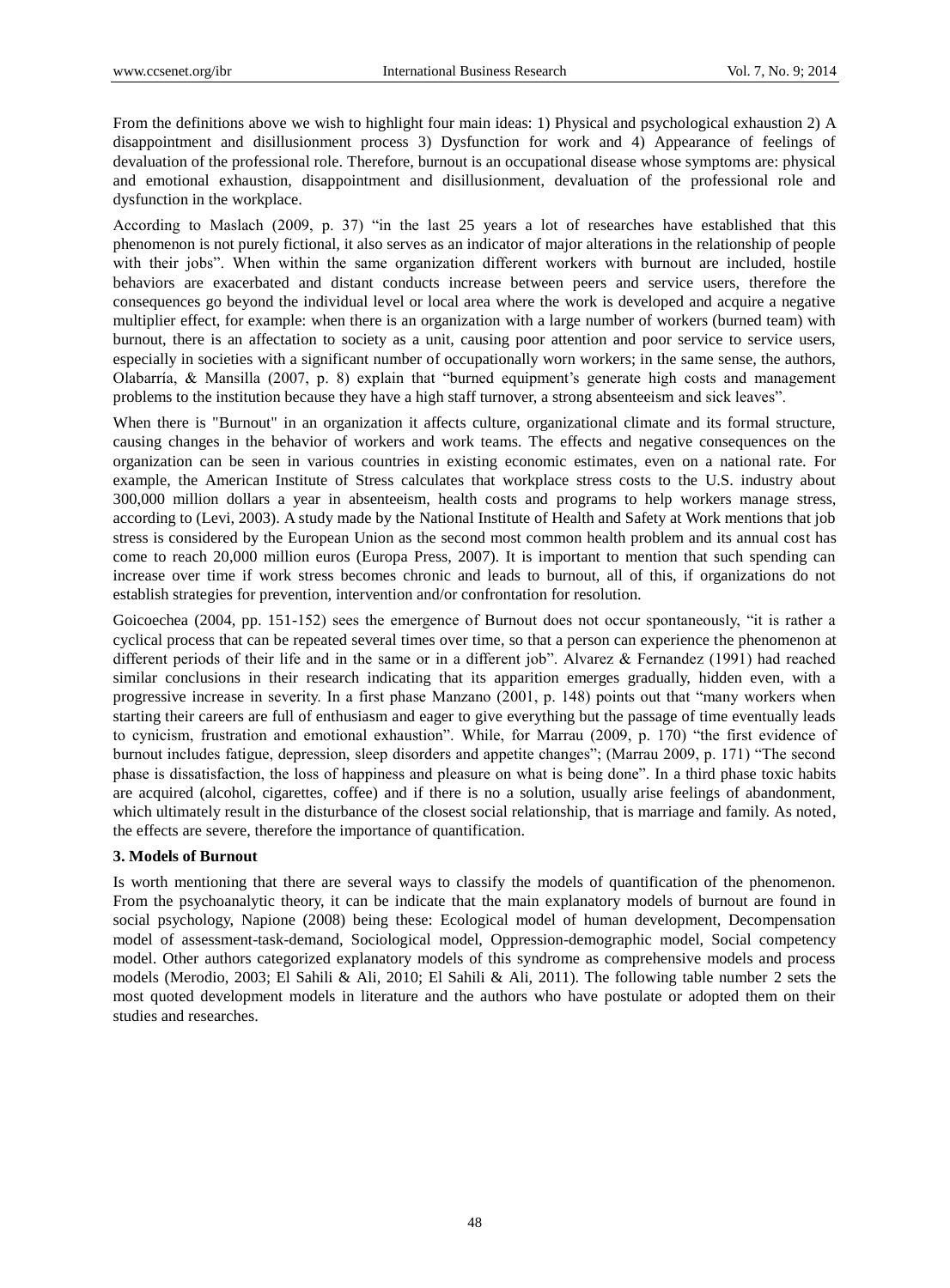#### Table 2. Burnout development models

| <b>COMPREHENSIVE MODELS</b>                                                                                                                                                                                    |                                                                                                           |                                                                                                                                                                                                                                |  |  |
|----------------------------------------------------------------------------------------------------------------------------------------------------------------------------------------------------------------|-----------------------------------------------------------------------------------------------------------|--------------------------------------------------------------------------------------------------------------------------------------------------------------------------------------------------------------------------------|--|--|
| <b>Models</b>                                                                                                                                                                                                  | <b>Representatives</b>                                                                                    | <b>Description</b>                                                                                                                                                                                                             |  |  |
| <b>Models</b><br>developed<br>the<br>cognitive<br>from<br>social theory of "the<br>self"                                                                                                                       | The Chernis's model (1993)<br>The model of self-control by<br>$\bullet$<br>Thompson, Page & Cooper (1993) | It is inspired by the works of Albert Bandura, analyzes the<br>psychological mechanisms involved in the determination of the<br>action as the role of self-referential thought in human functioning.                           |  |  |
| <b>Models</b><br>developed<br>from the theories of<br>social exchange.                                                                                                                                         | Buunk & Schaufeli (1993)<br>Hobfoll $&$ Freddy (1993)<br>٠                                                | They consider the theoretical principles of equity theory.                                                                                                                                                                     |  |  |
| <b>Models</b><br>developed<br>The model of Golembiewski.<br>organizational<br>Munzenrider & Carter (1983)<br>from<br>theory.<br>The model of Cox, Kuk & Leiter<br>$\bullet$<br>(1993)<br>Winnubst model (1993) |                                                                                                           | They have in common an emphasis on contextual stressors of the<br>organization and of the strategies for coping with the experience of<br>getting burned by work. All of them consider Burnout as a<br>response to job stress. |  |  |

| <b>PROCESS MODELS</b>                                       |                                                                                  |                                                                                                                                                                                                                                                                                                                                                                                                                                                                                                                                                                                                                              |  |  |
|-------------------------------------------------------------|----------------------------------------------------------------------------------|------------------------------------------------------------------------------------------------------------------------------------------------------------------------------------------------------------------------------------------------------------------------------------------------------------------------------------------------------------------------------------------------------------------------------------------------------------------------------------------------------------------------------------------------------------------------------------------------------------------------------|--|--|
| <b>Models</b>                                               | <b>Representatives</b>                                                           | <b>Description</b>                                                                                                                                                                                                                                                                                                                                                                                                                                                                                                                                                                                                           |  |  |
| <b>Three-dimensional</b><br>models<br>of<br>the<br>MBI-HSS. | Maslach (1982)<br>٠<br>The model of Golembiewski.<br>Munzenrider & Carter (1983) | the cognitive aspects<br>(generally considered as<br>Considers<br>dimensions) these are (reduced<br>personal accomplishment),<br>(emotional exhaustion) and attitudinal (depersonalization).                                                                                                                                                                                                                                                                                                                                                                                                                                 |  |  |
|                                                             | Leiter & Maslach (1988)<br>٠                                                     |                                                                                                                                                                                                                                                                                                                                                                                                                                                                                                                                                                                                                              |  |  |
|                                                             | Lee & Ashforth $(1993)$<br>٠                                                     |                                                                                                                                                                                                                                                                                                                                                                                                                                                                                                                                                                                                                              |  |  |
|                                                             | Gil-Monte (1994)                                                                 |                                                                                                                                                                                                                                                                                                                                                                                                                                                                                                                                                                                                                              |  |  |
| Edelwich & Brodsky<br>model.                                | Edelwich & Brodsky (1980)<br>٠                                                   | Burnout is a process of disillusionment or disenchantment with<br>labor activity that occurs in a four-step process: 1. Enthusiasm, 2.<br>Stagnation, 3. Frustration, 4. Apathy (considered as a defense<br>mechanism against frustration).                                                                                                                                                                                                                                                                                                                                                                                  |  |  |
| <b>Price</b><br>&<br><b>Murphy</b><br>model.                | Price & Murphy (1984)                                                            | Burnout is a process of adaptation to situations of labor stress,<br>occurs in six symptomatic phases: 1. Disorientation, 2. Emotional<br>labiality, 3. Guilt due to professional failure, 4. Loneliness and<br>sadness that, if overcome, may lead to the next phase, 5. Request<br>for help, and 6. Balance.                                                                                                                                                                                                                                                                                                               |  |  |
| Gil-Monte model.                                            | Gil Monte (2005)                                                                 | Distinguishes two profiles in the process of burnout: Profile 1. It is<br>characterized by the presence of low enthusiasm for the job, along<br>with high levels of psychological exhaustion and indolence but<br>individuals do not show feelings of guilt. Profile 2. It is often a<br>more serious problem that would allow identifying the most<br>damaged clinical cases by the development of burnout. In addition<br>to the symptoms above, individuals also have feelings of guilt.<br>These symptoms can be evaluated by the "Questionnaire for the<br>assessment of burnout syndrome by labor" (CESQT in Spanish). |  |  |

Source: Quinceno & Vinaccia (2007). Burnout "Síndrome de Quemarse en el Trabajo (SQT)" *Acta Colombiana de Psicología*, p. 122.

In general, the models shown are the ones that synthesize the vast majority of existing postures regarding the development and emergence of burnout, it is important to take into account the different quantification instruments that have been developed. Below is Table 3 where it can be observed the authors who have proposed them, the year in which were presented to the scientific community, the used variables and the main areas for which they were developed. Their inclusion is because of the 174 instruments located, only 21 have the author's recognition by the Science Citation Index, in addition to statistical validity.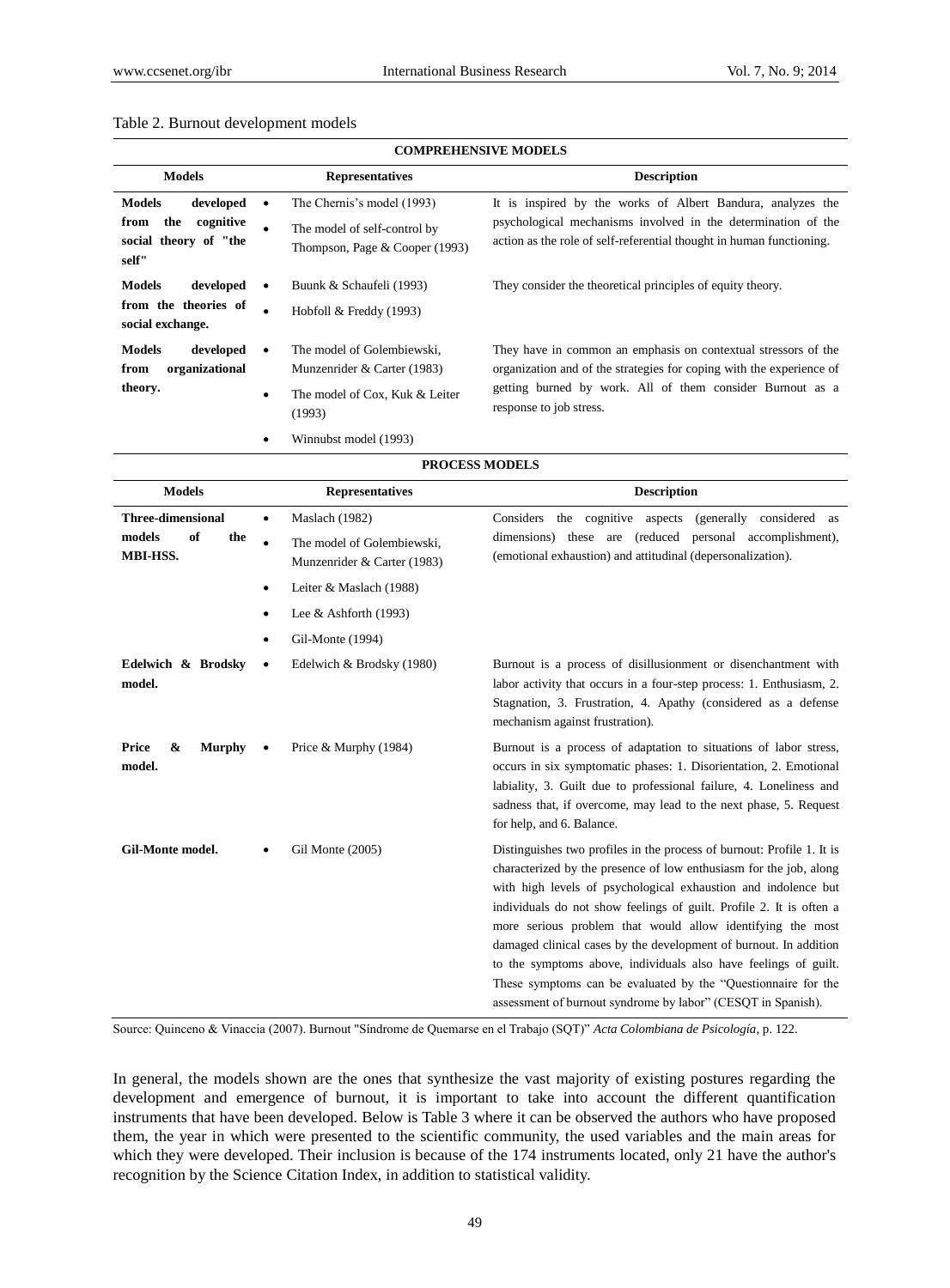| Authors                       | <b>Name of the Instrument</b>                      | <b>Variables</b>                                                                               | Area to be used            |
|-------------------------------|----------------------------------------------------|------------------------------------------------------------------------------------------------|----------------------------|
| <b>Jones</b> (1980)           | Staff Burnout Scale for<br>Health<br>Professionals | Dissatisfaction at work.<br>$\bullet$<br>Psychological and interpersonal tension,<br>$\bullet$ | Health.                    |
|                               | $(SBS-HP)$                                         | Negative consequences of stress,<br>$\bullet$                                                  |                            |
|                               |                                                    | Non professional relationships with patients.                                                  |                            |
| Gillespie (1980)              | <b>Burnout Indicators.</b>                         | Provide worth while services                                                                   | Welfare<br>professions in  |
|                               |                                                    | Avoid difficulties with clients                                                                | general.                   |
|                               |                                                    | Getting angry with kindways<br>٠                                                               |                            |
|                               |                                                    | Customer self-separation<br>$\bullet$                                                          |                            |
|                               |                                                    | Prefering the field instead of the office<br>٠<br>Jokin gab out customers continuously         |                            |
|                               |                                                    | Being absent several days for mental health reasons<br>$\bullet$                               |                            |
| <b>Emener</b><br>&<br>Luck    | Emener-Luck Burnout Scale                          | <b>General Labor-Related Sensations</b><br>$\bullet$                                           | Educational                |
| (1980)                        | (ELBOS)                                            | Work-related and with himself feelings<br>$\bullet$                                            |                            |
|                               |                                                    | Work- Preparation of the Environment<br>٠                                                      |                            |
|                               |                                                    | Negative responses of people within the environment                                            |                            |
|                               |                                                    | Dissonance                                                                                     |                            |
|                               |                                                    | Self-concept versus others self-concepts                                                       |                            |
| <b>Aronson</b><br>&<br>Pines. | Tedium Measure                                     | Feelings of depression<br>٠                                                                    | Welfare                    |
| <b>Kafry</b> (1981)           |                                                    | Burnout<br>٠                                                                                   | professions in             |
|                               |                                                    | Emotional and physicaltiredness<br>٠                                                           | general.                   |
|                               |                                                    | Existential void                                                                               |                            |
|                               |                                                    | Boredom                                                                                        |                            |
|                               |                                                    | Tension                                                                                        |                            |
|                               |                                                    | Feelings of ilusion and happiness                                                              |                            |
| & Hofman<br><b>Kremer</b>     | <b>Burnout Scale</b>                               | The items were not subjected to factorial analysis,                                            |                            |
| (1985)                        |                                                    | therefore it is unknown if they really analyze the                                             |                            |
|                               |                                                    | Burnout.                                                                                       |                            |
| Maslach & Jackson             | Maslach Burnout Inventory                          | <b>Emotional Exhaustion</b><br>$\bullet$                                                       | Health                     |
| (1986)                        | (MBI)                                              | Depersonalization<br>٠                                                                         |                            |
|                               |                                                    | Low personal accomplishment                                                                    |                            |
| Seidman<br>&<br><b>Zager</b>  | Teacher Burnout Scale                              | Satisfaction with the profession                                                               | Educational                |
| (1986)                        |                                                    | Coping with job stress                                                                         |                            |
|                               |                                                    | Attitude stoward students<br>٠                                                                 |                            |
|                               |                                                    | Administrative support perceived<br>٠                                                          |                            |
| <b>Garden</b> (1987)          | <b>Energy Depletion Index</b>                      | Scale to evaluate the "Depletion of Energy" that                                               |                            |
|                               |                                                    | corresponds to the emotional exhaustion dimension                                              |                            |
|                               |                                                    | of Maslach and Jackson (1981)                                                                  |                            |
| <b>Pines</b><br>&<br>Aronson  | <b>Burnout Measure (BM)</b>                        | Physical exhaustion                                                                            |                            |
| (1988)                        |                                                    | <b>Emotional exhaustion</b>                                                                    |                            |
| <b>Mattews</b> (1990)         | Mattews Burnout Scale for                          | Attitudes about work<br>$\bullet$                                                              | Welfare                    |
|                               | <i>Employees</i> (MBSE)                            | Adjustment of role<br>$\bullet$                                                                | professions in             |
|                               |                                                    | Locus of control and coping skills<br>$\bullet$                                                | general.                   |
|                               |                                                    | Personal adjustment and temperament<br>$\bullet$                                               |                            |
| Garc à Izquierdo &            | Scale of Psychic Effects of                        | Negative attitud estoward work<br>٠                                                            | Welfare                    |
| Velandrino (1992)             | <b>Burnout</b> (EPB)                               | Negative expectation stoward work<br>٠                                                         | professions in<br>general. |
| Albani<br>Aveni<br>&          | Scale<br>οf<br>Predicting                          | Anxiety                                                                                        | Welfare                    |
| (1992)                        | Variables<br><b>Burnout</b><br>οf<br>(EVPB)        | Depression                                                                                     | professions in<br>general. |

# Table 3. Burnout quantification instruments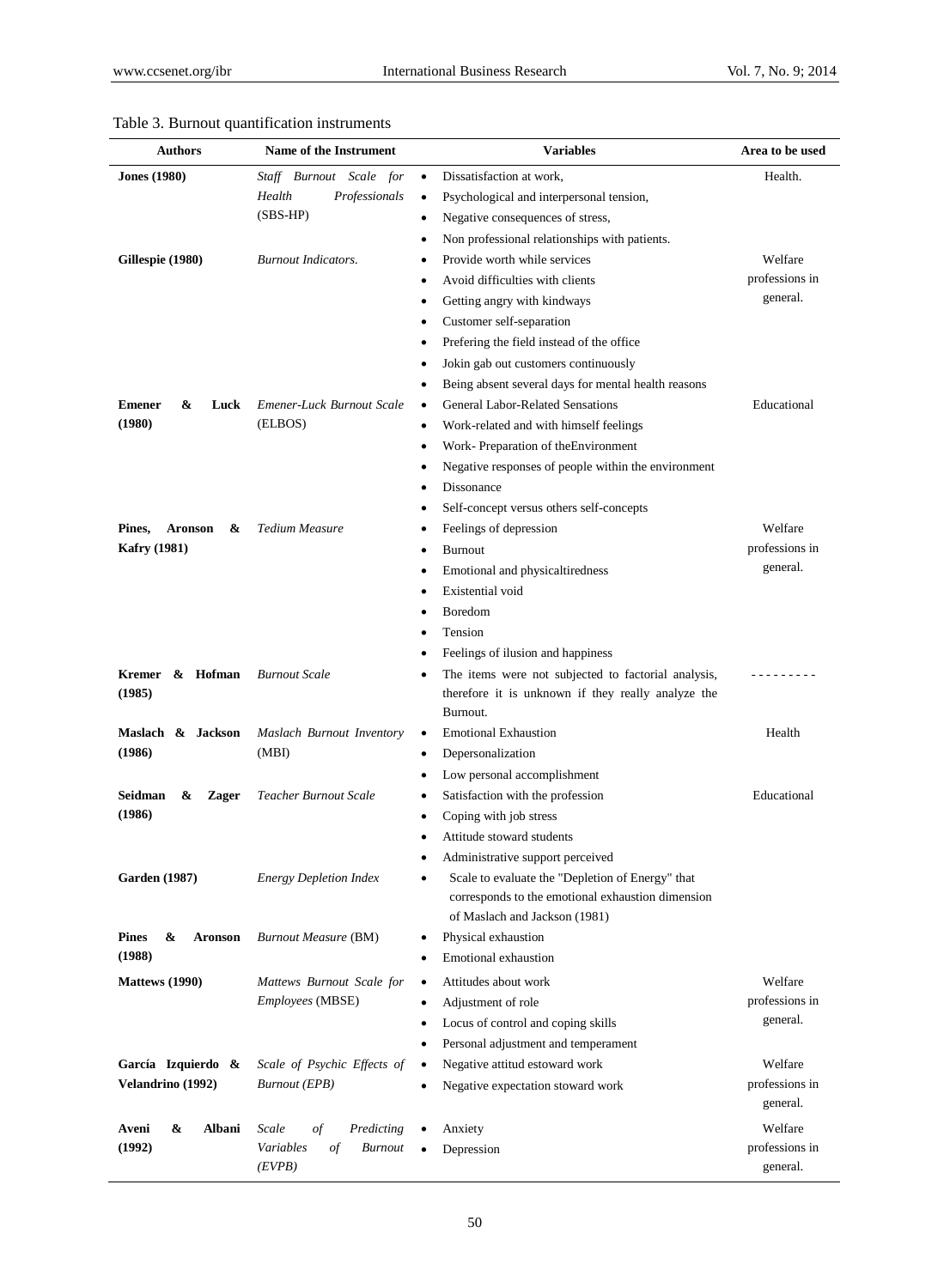| Moreno-Jim énez,<br>Oliver & Aragoneses   | Burnout questionnaire for<br>the teaching staff (CBP)               | User-blaming<br>Isolation<br>٠                                 | Educational    |
|-------------------------------------------|---------------------------------------------------------------------|----------------------------------------------------------------|----------------|
| (1993)                                    |                                                                     | Interpersonal distance<br>٠                                    |                |
|                                           |                                                                     | <b>Emotional hardening</b><br>٠                                |                |
|                                           |                                                                     | Dehumanised self-defense<br>٠                                  |                |
|                                           |                                                                     |                                                                |                |
|                                           |                                                                     | Negative change in attitudes towards users                     |                |
|                                           |                                                                     | Irritability with theusers                                     |                |
| Holland<br>& Michael                      | Holland<br><b>Burnout</b>                                           | Positive perception of teaching                                | Educational    |
| (1993)                                    | Assessment Survey (HBAS)                                            | Commitmentto teaching<br>٠                                     |                |
|                                           |                                                                     | Support from supervisors<br>٠                                  |                |
|                                           |                                                                     | Knowledge of Burnout<br>٠                                      |                |
| Dell'Erba,<br>Venturi,                    | <b>Burnout</b> Inventory<br>Rome                                    | Sociodemographic variables (marital status, sex, age,<br>٠     | Welfare        |
| <b>Porcus</b><br>Rizzo,<br>&              | (RBI)                                                               | experience and years on the job, professional                  | professions in |
| Pancheri (1994)                           |                                                                     | qualification)                                                 | general.       |
|                                           |                                                                     | Emotional and physical exhaustion<br>٠                         |                |
|                                           |                                                                     | Evaluation of the perception of social support received<br>٠   |                |
|                                           |                                                                     | from coworkers, supervisors, family and friends                |                |
|                                           |                                                                     | Work and non-work stressors (type of shift,<br>٠               |                |
|                                           |                                                                     | responsibility, compensation, difficulty of the career)        |                |
|                                           |                                                                     | Dissatisfaction produced to the individual by the<br>$\bullet$ |                |
|                                           |                                                                     | current working conditions                                     |                |
|                                           |                                                                     | Health status, both in terms of psychological<br>٠             |                |
|                                           |                                                                     | disorders as well as psychiatric disorders                     |                |
| Friedman (1995)                           | Burnout Scale for School's                                          | Exhaustion (describes feelings of emotional                    | Educational    |
|                                           | Principals                                                          | exhaustion, physical and cognitive)                            |                |
|                                           |                                                                     | Reserve (explains the detachment by the teacher with<br>٠      |                |
|                                           |                                                                     | everyday problems, with new ideas)                             |                |
|                                           |                                                                     | Contempt (refers to negative feelings of contempt              |                |
|                                           |                                                                     | towards teachers, students and parents)                        |                |
| Schaufeli,<br>Leiter,                     | Maslach<br><b>Burnout</b>                                           | Professional effectiveness                                     | Welfare        |
| Maslach & Jackson                         | <b>Inventory-General</b><br>Survey                                  | Exhaustion<br>٠                                                | professions in |
| (1996)                                    | $(MBI-GS)$                                                          | Cynicism<br>٠                                                  | general.       |
| Moreno-Jim énez                           | <b>Burnout</b><br><b>Brief</b>                                      | Taskcharacteristics                                            | Welfare        |
| Bustos, Matallana &                       | Questionnaire (CBB)                                                 | Organization                                                   | professions in |
| <b>Millares (1997)</b>                    |                                                                     | <b>Boredom</b><br>$\bullet$                                    | general.       |
|                                           |                                                                     | Emotionalexhaustion<br>٠                                       |                |
|                                           |                                                                     | Depersonalization                                              |                |
|                                           |                                                                     | Personal realization                                           |                |
|                                           |                                                                     | Physical, social and psychological consequents                 |                |
| Moreno-Jiménez                            | Questionnaire for burnout                                           | Background<br>٠                                                | Health         |
| Garrosa, & González                       | in nursing (CDPE)                                                   | Professional Wear                                              |                |
| (2000)                                    |                                                                     | <b>Resistant Personality</b>                                   |                |
|                                           |                                                                     | Confrontation                                                  |                |
|                                           |                                                                     | Consequences                                                   |                |
| <b>Gil-Monte (2005)</b>                   | Assessment Ouestions for                                            | Illusion for the job<br>٠                                      | Welfare        |
|                                           | Burnout Syndrome at Work                                            | Psychic wear<br>٠                                              | professions in |
|                                           | (CESQT)                                                             | Indolence<br>$\bullet$                                         | general.       |
|                                           |                                                                     | Guilt<br>$\bullet$                                             |                |
| Moreno-Jim énez,<br>Macarena,<br>Herrera, | Scale<br>$\sigma f$<br>medical<br>the<br>professional wear syndrome | Exhaustion<br>$\bullet$                                        | Health         |
| <b>Hern</b> ández<br>&                    | pertaining to the medical                                           | Distancing and loss of expectation<br>$\bullet$                |                |
| Mingote (2006)                            | professional<br>wear                                                |                                                                |                |
|                                           | questionnaire (CDPM).                                               |                                                                |                |
|                                           |                                                                     |                                                                |                |

Source: Own elaboration with information of the mentioned authors.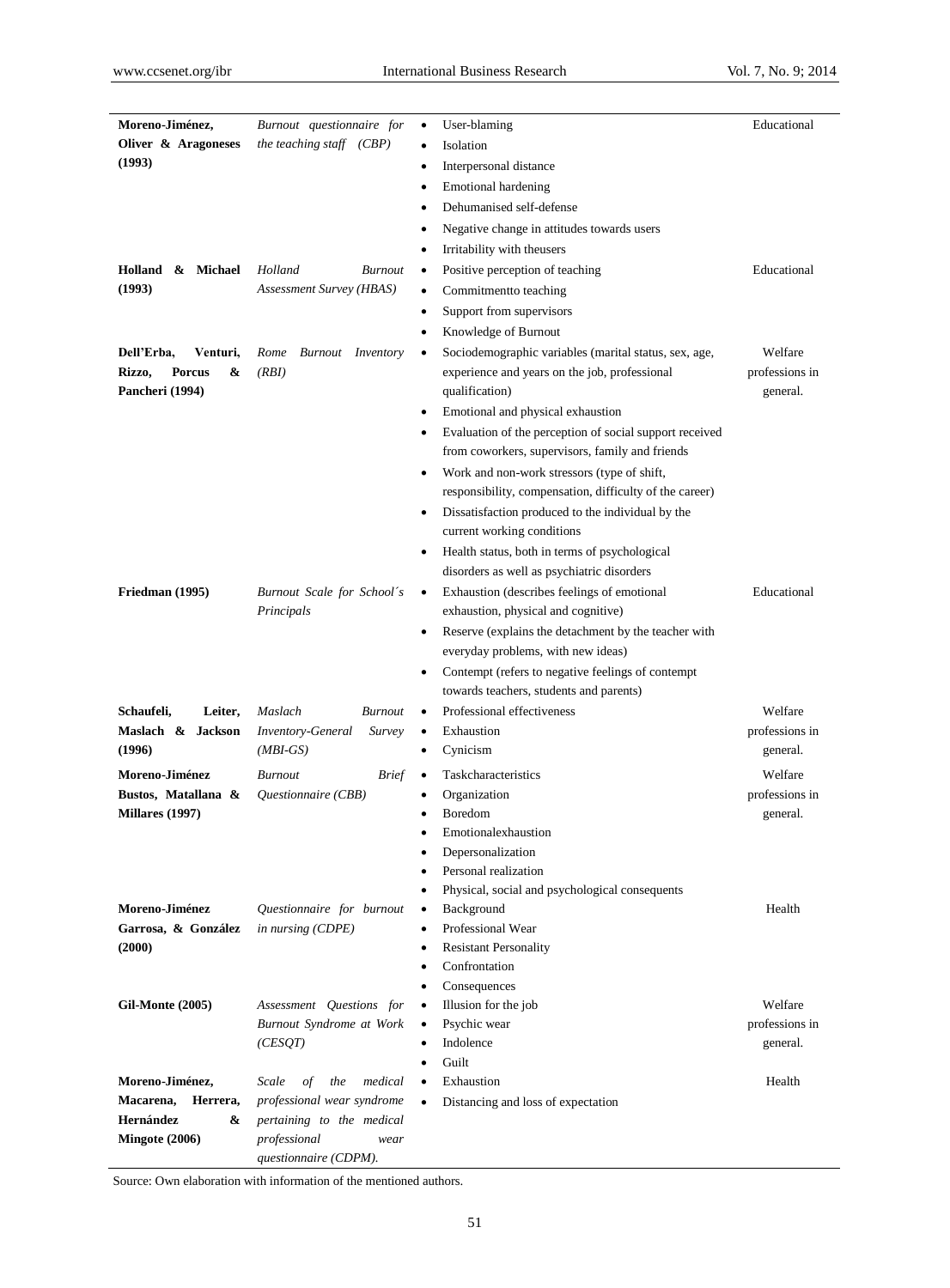#### **4. Analysis and Description of the Quantification Instruments**

The analysis of the instruments and their variables suggests that the most consistent dimension of the border authors considered that the key dimension in the quantification of phenomenon is emotional exhaustion, also identified with other names such as emotional drain and emotional fatigue. Researchers who have used it in their instruments are: (Jones, 1980; Gillespie, 1980; Pines, et al., 1981; Maslach & Jackson, 1981; Schwab, 1986; Hock, 1988; Moreno-Jiménez, et al., 1993; Dell Erba, et al., 1994; Friedman, 1995; Schaufeli, et al., 1996; Moreno-Jimenez, et al., 1997; Moreno-Jimenez et al., 2000; Benavides et al., 2002; Gil-Monte, 2005).

The second variable is the cynicism (CI) or depersonalization. The authors that have considered it as a significant dimension on their instruments are: (Jones, 1980; Gillespie, 1980; Emener-Luck, 1980; Maslach & Jackson, 1981; Seidman & Zager, 1986; Schwab, 1986; García-Izquierdo & Velandrino, 1992; Moreno-Jimenez, et al., 1993; Dell Erba, et al., 1994; Friedman, 1995; Schaufeli, et al., 1996; Moreno-Jimenez, et al., 1997; Benavides et al., 2002; Gil-Monte 2005).

The third variable, inefficiency (IN), has been considered in their instruments for the following authors: (Jones, 1980; Emener & Luck, 1980; Petegrew & Wolf, 1981; Maslach & Jackson, 1981; Farber, 1984; Seidman & Zager, 1986; Schwab, 1986; García-Izquierdo & Velandrino, 1992; Moreno-Jimenez, et al., 1993; Holland & Michael, 1993; Dell Erba, et al., 1994; Schaufeli, et al., 1996; Moreno-Jimenez, et al., 1997).

Certainly it was then observed that some variables such as feelings of guilt, proposed by Gil-Monte (2005) in his instrument entitled "Questionnaire for the Assessment of Burnout Syndrome by Work (CESQT)" need more evidence in order to be considered as a significant variable that must be inserted on the quantification of the burnout (Benavides, et al., 2002). Another point to mention is that many very unique models use variables that are related to specific contexts.

The analysis of the instruments took as filters the use of the instruments, the belonging to a frontier author and a proven validity of the instrument. With these characteristics we can quote the following:

**The Staff Burnout Scale for Health Professional (SBS) of Jones (1980).** Conformed by 20 items with Likert response that evaluates the burnout, the scale can be divided into four factors: job dissatisfaction, psychological and interpersonal tension, and negative consequences of stress and nonprofessional relationships with patients. The instrument was designed for health professionals, although it can be applied to other professions. The reliability reported is (0.79) and correlations found with emotional exhaustion and depersonalizations of the MBI are quite acceptable, while using personal accomplishment scale, the correlation is low (Guerrero & Vicente, 2001). Authors like (Leiter, et al., 1996; Moreno-Jimenez, et al., 1997) have used it on their researches.

**Tedium Scales (TS) of Pines, Aranson and Kafry (1981).** Consists of 21 items that use as variablesfeelings of depression, burnout, emotional and physical exhaustion, existential emptiness, boredom, tension, feelings of hope and happiness, all of them evaluated with a Likert response of seven points. One of the problems of this questionnaire is that it has no explicit association with the work context. The measure of boredom compared with MBI indicates that the reliability of the first is slightly higher, but is more recommendable to use the second. Validity values are relatively low, ranging between 0.6 and 0.7. The instrument is criticized on the fieldwork conducted by (Moreno-Jimenez, et al., 1997; Benavides et al., 2002; Gil-Monte, 2005).

**The Gillespie-Numer burnout inventory (GNBI) (1979), (1980)**. When the study of the Gillespie phenomenon began, a problem of absence of measures was detected and, as a result, the author designed an instrument with 7 potential indicators shaped as items with a Likert kind response option, the validity obtained was of 0.78 used in a sample of 183 subjects. The indicators were: proportion of worthwhile services, the avoidance of difficulties with clients, getting angry with the kind manners, self-separation from customers, choosing office work over field work, continuous jokes about customers and absenteeism due to mental health. The author, based on statistical analysis, concludes that the phenomenon is a multidimensional construct characterized by the previously named indicators; according to type of burnout presented, being an active burnout (makes reference to organizational factors and is characterized by the hardening with kind manners) or the passive burnout (relates to internal psychosocial factors and is characterized by separation of clients and to prefer office work instead of field work). Authors like, (Garc á-Izquierdo & Velandrino, 1992; Moreno-Jimenez, et al., 1993; Holland & Michael, 1993) confirm their validity.

**Emener-Luck Burnout Scale (ELBOS) (1980).** The authors begin with three objectives in the design of their instrument, being these: Achieving a scale that would allow quantifying the burnout, to provide a stimulus for discussion of the syndrome in a groupal and individual way and to enable an instrument that would serve decision makers in the prevention and confrontation of the phenomenon. The indicators used were: work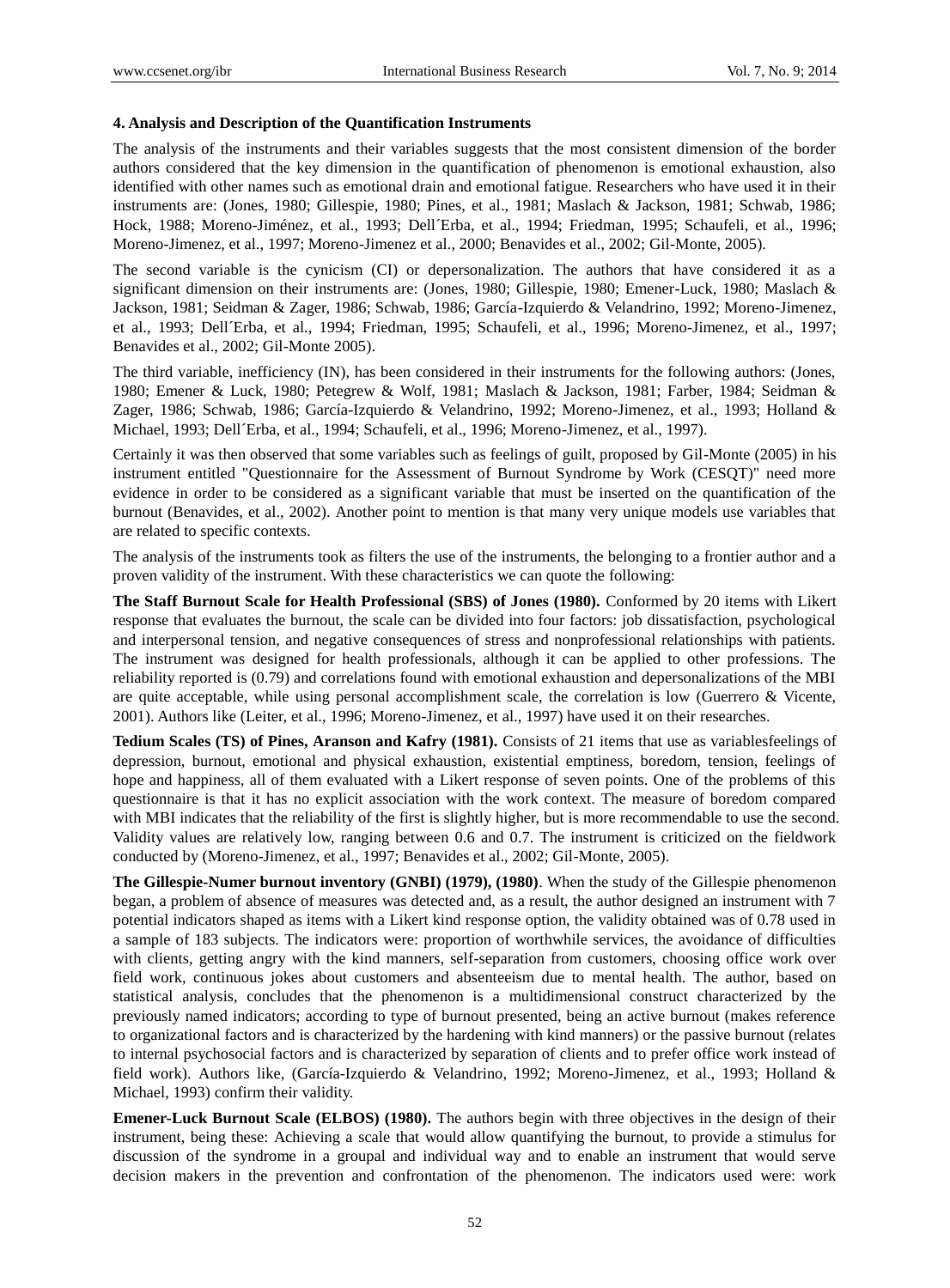general-related sensations, sensations related to work and with the "own self", work-preparation of the environment, negative responses of people within the environment, dissonance and self-concept versus other self-concepts. Of the 100 items used at the beginning the instrument, 30 were retained and applied to a sample of 251 teachers, using a nine-point bipolar scale from "never" to "always" with a validity of 0.877. The scale has been used in several studies by researchers as (Petegrew & Wolf, 1981; Dell Erba, et al., 1994; Friedman, 1995).

**Tedium Burnout Measure (BM) of Pines, Aronson & Kafry (1981).** This instrument was initially originated as an instrument for measuring tedium, since the authors believe that the concept is wider than the "burnout". Later it transformed into the Burnout Measure (Pines & Aronson, 1988) from a conceptual rethinking. Initially, the authors had developed various scales for tedium (Pines & Kafry, 1982) with 9 items with seven Likert response options, using the following indicators: feelings of depression, burnout, emotional and physical exhaustion, existential emptiness, tedium, stress and feelings of excitement and happiness. In 1988, the Burnout Measure (BM) is designed with 21 items to measure three dimensions which were: physical exhaustion (characterized by fatigue, physical exhaustion and feeling of destruction and gloom), emotional exhaustion (feeling composed by depression, emotional exhaustion and burnout) and mental exhaustion (formed by feelings of unhappiness, worthlessness and rejection, lack of enthusiasm and resentment towards people). Its validity was taken from the latter with a score of 0.81. The last instrument has been used by (Farber, 1983; Farber, 1984; Seidman & Zager, 1986; Schwab 1986).

**Burnout Scale of Kremer & Hofman (1985).** The instrument was originated as a result of studying the phenomenon of burnout in a wider investigation. The authors propose 5 items, which by way of a self-report, are included in a more ambitious instrument for measuring other constructs. These items are subjected to factorial analysis, therefore it is unknown if they really analyze the "burnout", if they do unidirectional or if, on the contrary, their items are distributed on one more factor, the only information they offer is reliability  $a = 0.54$ . Authors like (Moreno-Jiménez, et al., 2000; Benavides et al., 2002; Gil-Monte, 2005) made a negative review of it.

**Maslach Burnout Inventory (MBI) of Maslach and Jackson (1986).** It is the most used among researchers, consists of 22 items in the form of statements about the feelings and attitudes of the professional in their work and towards clients. Assesses: emotional exhaustion, depersonalization and reduced personal accomplishment at work.Considers the "burnout" as a continuous variable that can be experienced at different levels and not as a dichotomous variable. This scale is the one that has demonstrated greater validity and reliability (between 0.75 and 0.90). However, recent studies show reviews and reflections about the concept and dimensionality of "burnout" that directly affect the consequences of the MBI as the appropriate instrument of measurement (Dell´Erba, 1994; Schaufeli, et al., 1996; Moreno, et al., 1997; Barnett, et al., 1999; Benavides et al., 2002; Gil-Monte 2005; Garcia, et al., 2007) in addition, two weaknesses of the instrument are pointed out: the items that describe feelings are not direct and response categories are not mutually exclusive.

In Spain, this scale has been validated in diverse samples for its adaptation, among the authors who have used it are: Moreno-Jiménez, et al., (2002) who conducted a study on a sample of 235 subjects obtaining as a result that the evaluated independent variables were discriminative in the three existing dimensions, although stating that the depersonalization scale was underrepresented on the number of items. Gil-Monte & Peiro (1998, 2000) applied the MBI in a sample of 559 professionals from various occupations; they performed a factorial analysis of the three scales and showed an adequate validity and reliability of the Castilian-adapted version. Garcia et al., (1995) used an adaptation of the MBI in the sports field in a sample of 256 athletes and after a factorial analysis, confirmed that it was a sensitive measuring instrument. Currently there are three versions of the MBI. The MBI-Human Services Survey (MBI-HSS) is the classic version of the MBI and is constituted by three scales of the dimensions described by its authors, addressed to health professionals. The MBI Educators Survey (MBI-ES) is the version for education professionals where the word "patient" is changed to "student" and finally the MBI-General Survey (MBI-GS) that has a more generic nature since it is not exclusive to any professional type, maintains the three-dimensional structure of the MBI but only contains 16 of the 22 initial items. Moreno-Jiménez et al., (2006) analyzed the MBI-General Survey in a sample of 114 subjects and found that the psychometric characteristics are highly satisfactory and correspond exactly with the theoretical model presented by their authors. Gil-Monte (2004) analyzed the factorial structure in the Castilian adaptation on a sample of 149 police officers and concluded that the questionnaire can be valid and reliable on the Castilian adapted version.

**Teacher Burnout Scale (TBS) of Seidman & Zager (1986).** The authors argue that although the MBI is an appropriate instrument to measure burnout in human service professions, it is not to specifically measure burnout in teachers (however, in that same year Maslach & Jackson (1986), when introducing the second edition of the MBI, developed a version of the instrument specifically for these professionals). Following this premise, it is put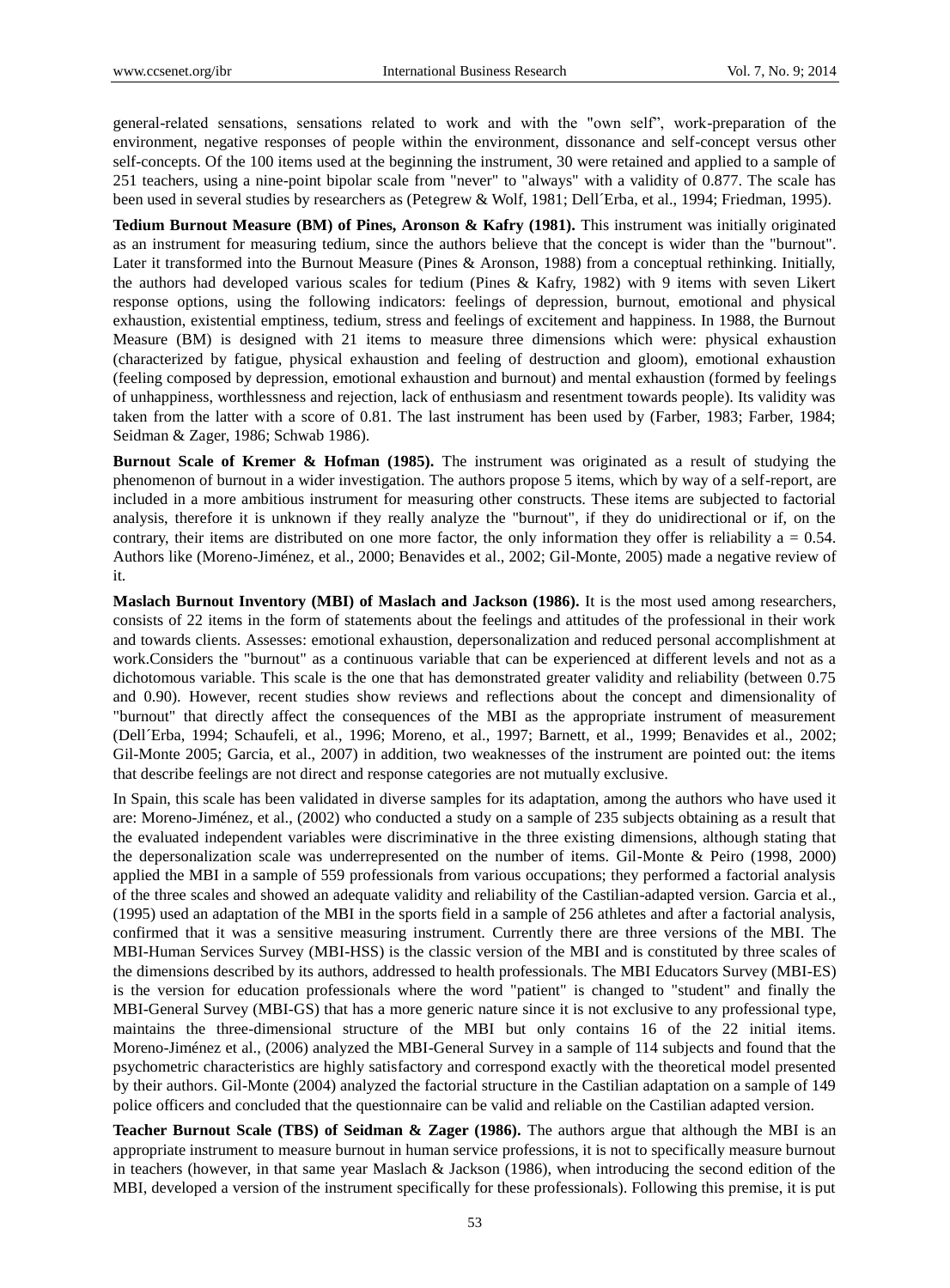to the test the Teacher Burnout Scale (TBS) which at its beginning was composed of 65 items on a Likert scale for a sample of 217 teachers, and then, after appropriate statistical analyzes, 23 items remained. Of those items, three were reformulated, another three new were introduced and re-administered to 365 teachers, leaving the final version in 21 items that account for 60% of the variance by four factors: Satisfaction with the Career, which correlates with a reduced personal accomplishment and has 5 items; Coping with Work related Stress, which is correlated with emotional exhaustion and is composed of 6 items; Attitudes toward students, which is correlated with depersonalization and has 4 items, and finally Perception of Support by the Supervisor, which does not correlate with any scale of MBI (Maslach Burnout Inventory) and has 6 items. The reliability of the TBS (Teacher Burnout Scale) ranges from 0.89 (career satisfaction) and 0.72 (attitudes towards students), thereby presenting an acceptable internal consistency (Schaufeli, et al., 1996; Moreno-Jiménez, et al., 1997; Moreno-Jiménez, et al., 2000).

**Energy Depletion Index (EDI) of Garden (1987).** Garden, on its instrument, questions the depersonalization dimension and aims to delve into the true characteristics of the burnout, which the author summed up in four main component factors. Specifically the scale consists of seven items that measure levels of energy or exhaustion. After the factorial analysis, two factors were found: "Energy" composed of four items with a reliability of 0.82, while the second would be consisted by two items that would evaluate "Energetic Feelings and Enthusiasm". The study was able to demonstrate that its instrument measures the central dimension of burnout, which corresponds to emotional exhaustion; the above referenced by (Garc á-Izquierdo & Velandrino, 1992; Moreno-Jimenez, et al., 1993).

**Matthews Burnout Scale for Employees (MBSE) of Matthews (1990).** It is a self-report that measures burnout as a single construct without addressing the possibility of various dimensions that make up the syndrome. The scale provides a score that allows discriminating between the presence or absence of burnout, by analyzing a number of aspects related to cognitive variables and emotional and psychological needs of the individual. Introduces in his instrument four work-related aspects (attitudes about work, role adjustment, locus of control and coping skills) and another two internal variables related to the individual (personal adjustment and temperament). These features allow knowing which variables are determining the existence of burnout. It is an instrument with little use, although its 50 items showed a reliability index of around 0.93. The instrument has been used by: (Garc á-Izquierdo & Velandrino 1992; Moreno, et al., 1993).

Scale of Predicting Variables of Burnout (EVPB) Aveni & Albani (1992). It is not exactly a tool for measuring burnout, but arises as a result of a previous theoretical approach, which states that the predictors of burnout must maintain correlation with those found in other two constructs: anxiety and depression. The authors applied the scale to a sample of social workers, an inventory of anxiety and an inventory for depression, and the results obtained led to a set of variables that would be predictors of the phenomenon. Authors as (Moreno-Jimenez, et al., 1997; Benavides et al., 2002) give the scale unreliability.

**Scale of Psychic Effects of Burnout (EPB) Garcia-Izquierdo & Velandrino (1992).** It is a Likert-type instrument, similar to others that measure the physical effects of burnout (Golembiewski, et al., 1984; Gillespie, & Numerof, 1984; Hock, 1988). At various investigations in which this scale has been used (García-Izquierdo, 1991, 1995; García-Izquierdo & Velandrino 1992, García-Izquierdo, et al., 1993) has shown a very adequate internal consistency with reliability coefficients higher than 0.90. Garc  $\acute{\text{a}}$ -Izquierdo, et al., (1994) find reliability of 0.92 in the EPB, appearing with only one stable factor, even though the instrument originally had two factors: Negative Attitudes towards Work (9 items) and Negative Expectations to Work (3 items), concluding that this scale correlates with the emotional exhaustion dimension of the MBI (Maslach Burnout Inventory).

**Teaching Staff Burnout Questionnaire (CBP) of Moreno and Oliver (1993).** The CBP was presented still in its experimental phase and it's a consequence of the theoretical approach that the authors had performed and shown by (Fernandez, et al., 1990; Oliver, et al., 1990; Moreno-Jiménez et al., 1991) these last had found that the scale of depersonalization didn  $t$  seemed sufficiently descriptive nor with a clear statistical independence. As a result of these previous studies, Moreno-Jiménez & Oliver (1993) attempted to improve this dimension by building an exclusive depersonalization scale, which consists of 16 items that correspond to the following descriptors: user guilt, isolation, interpersonal distance, emotional hardening, dehumanized self-defense, negative change in attitudes towards users and irritability with users.

**Holland Burnout Assessment Survey (HBAS) of Holland & Michael (1993).** The HBAS was introduced to test the concurrent validity of the questionnaire. This instrument, composed of 18 items with five response options, is constructed by four factors: positive perceptions of teaching, commitment to teaching support from the supervisors and knowledge of the burnout, this instrument is designed for teachers. That is why the authors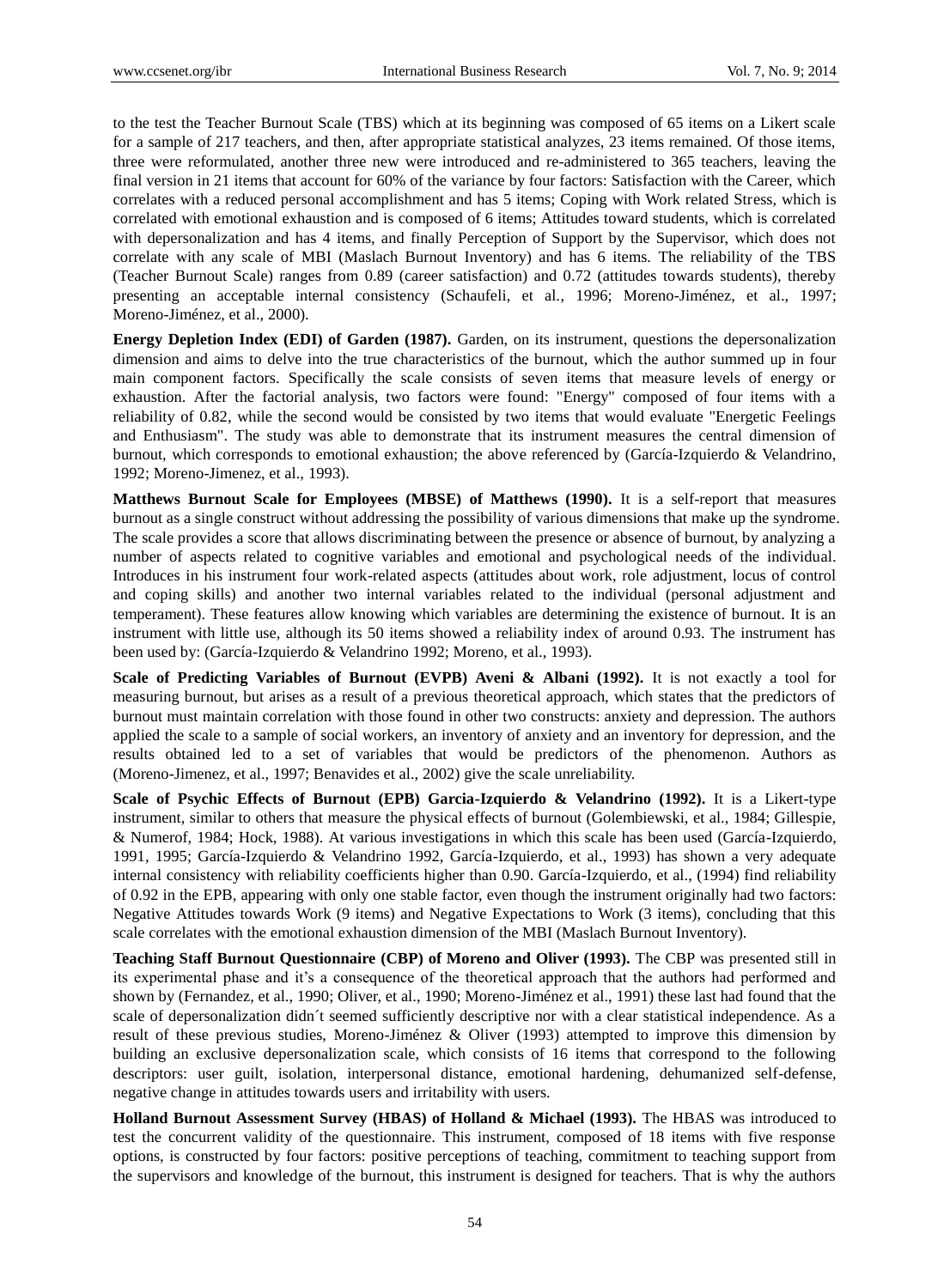contrasted this instrument with the ES version (Educators Survey) of the MBI (Maslach Burnout Inventory). In this analysis it is found a good behavior of the two sub-scales that measure the first two factors, same ones that, on the other hand, present reliability coefficients around 0.84 and behave less appropriate than the other two sub-scales (which measure the next two factors), which have reliability coefficients close to 0.62. (Soler, et al., 2008).

**Rome Burnout Inventory (RBI) de Dell´Erba, Venturi, Rizzo, Porcus & Pancheri, (1994); Venturi, Rizzo & Dell´Erba, (2006).** This instrument is divided into six sections: a first section gathers items that provide information on socio-demographic variables (age, sex, marital status, experience and years on the job, professional qualification, among others), a second block measures emotional and physical exhaustion, the third assesses the perception of social support received from co-workers, supervisors, friends and family, the fourth measures work and non-work stressors (type on shift, responsibility, compensation, career trouble, etc.) the fifth refers to the dissatisfaction that produces the individual  $\acute{\text{s}}$  current working conditions, and finally, the sixth, a set of items that measure the health status, both in terms of psychological disorders and psychiatric disorders. The originality of the instrument lies in having managed to make a series of sub-tests that measure not only burnout (which they do according to the Burnout Measure of Pines and Aronson) (1988), but also those other constructs (job satisfaction) or predictor variables of the syndrome (social support or job stressors) that allow a more complete assessment.

**Burnout Scale for School Principals of Friedman (1995).** The author presents an instrument to assess burnout in school principals. To do this, he adapts the MBI items and applies them to a sample of 821 principals. He obtains the following factorial structure: Exhaustion (9 items), which describes feelings of emotional, physical and cognitive exhaustion, becoming evident the general decrease of energy in the person; Reserve (7 items), which explains the detachment that the teacher establishes with the everyday problems and with new ideas and suggestions, decreases enthusiasm, interest and support to teachers; Contempt (6 items), which refers to negative feelings of contempt towards teachers, students and parents. Some authors like: (Schaufeli, et al., 1996; Moreno-Jimenez, et al., 1997; Gil-Monte, et al., 2006; Tifner, et al., 2006), suggest that more research is needed to test the instrument, as it appears that the inventory is appropriate to measure burnout in school principals, in fact, as demonstrated by psychometric data: the coefficient alpha for the total scale is 0.92 (0.98 to Exhaustion, 0.82 for Reserved and 0.97 for Contempt). Also, the total variance explained is 46.3%.

**Burnout Brief Questionnaire (CBB)-Jimenez Moreno, Bustos, Matallana & Miralles, (1997).** The Burnout Brief Questionnaire (CBB) is designed with 21 items and seven scales: emotional exhaustion, depersonalization, reduced personal accomplishment, tedium, organizational climate, task characteristics and impact of burnout in the life of the subject; presenting an adequate convergent validity, according to its authors, of 0.897. Authors like (Benavides, et al., 2002; Gil-Monte, 2005) state that there isn't a clear statistical independence.

**Questionnaire of Professional Burnout in Nursing (CDPE) of Moreno-Jiménez, Garrosa, & González (2000).** The instrument was designed for the specific assessment of burnout in the nursing group. This questionnaire includes scales focused on the evaluation of the most relevant variables of the burnout process within this profession. The scale has factorial validity, internal consistency of its scales and existing structural interdependence between them. The questionnaire design was based on the analysis of existing theoretical information, the development of various semi-structured interviews and group discussions. After the application to a pilot sample of 30 people, the resulting questionnaire was answered by 389 nurses working in five hospitals in Madrid. A factorial analysis was performed for each of the blocks that integrate the questionnaire (background aspects, consequent, mediators and specifics of the Burnout syndrome) by the principal axes method and using an oblique rotation (direct obliging). The analysis of the internal consistency of the scales was based on the calculation of Cronbach's alpha coefficients. Finally, an analysis was conducted on the correlations between the scales of the different blocks to determine the degree of interdependence between them. CDPE analysis shows favorable results regarding its reliability and construct validity, however, Benavides et al., (2002) felt that it was necessary to develop new works that provide more information on the criteria for goodness of the instrument.

**Questionnaire for Evaluating Burnout Syndrome by Work (CESQT) Gil-Monte (2005).** This instrument contains 20 items divided into four dimensions: Illusion for work (5 items), Psychological exhaustion (4 items), Indolence (6 items) and Guilt (5 items). The theoretical model underlying the CESQT considers that cognitive impairment (low scores on Illusion for work) and emotional (high scores in psychological exhaustion) appear at first in response to chronic job stress sources, and later, individuals will develop negative attitudes towards the people they serve in their work (high levels of Indolence). The emergence of feelings of guilt comes after these symptoms, without appearing in all individuals. In this way, we can distinguish two profiles in the process of the SQT.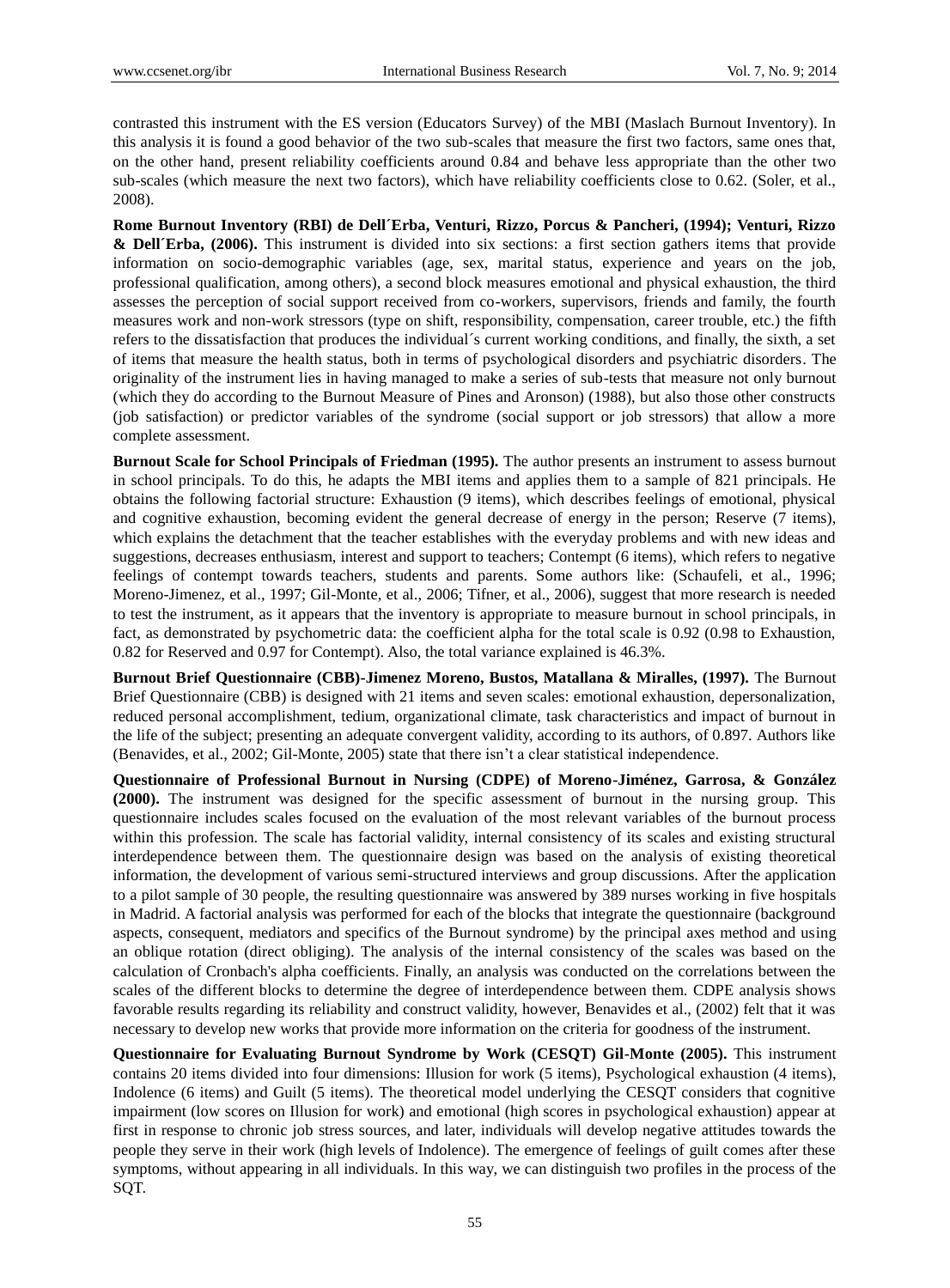The Profile 1 leads to the appearance of a set of feelings and behaviors related to job stress that cause a mild form of discomfort but do not incapacitate the individual for doing their job, although it could be done better. This profile is characterized by the presence of low illusion for the job, along with high levels of psychological exhaustion and indolence, but the individuals do not have feelings of guilt. Profile 2 is often a more serious problem that would identify the most damaged clinical cases by the development of burnout. In addition to the above symptoms individuals also have feelings of guilt (Gil-Monte, 2005). The instrument has been used by authors such as (Carmona-Monge, et al., 2002; Blandin & Martinez, 2005; Aranda & Torres, 2005; Barraza, 2006) to name a few.

**Burnout Syndrome Scale for Medical Professional Burnout belonging to Medical Professional Burnout Questionnaire (CDPM) of Moreno, Macarena, Herrera, Hernández y Mingote (2006).** It is a scale of 2 phases, where Phase I is composed of psychometric factors and phase II is based on the Maslach Burnout Inventory (MBI). For its validation two samples were used. For Phase I was utilized a community of Madrid formed by 485 doctors (primary care health centers and hospitals) and for Phase II a different sample of 100 doctors (primary care health centers). The exploratory and confirmatory factorial analysis of CDPM ratifies three descriptive factors of medical professional wear: exhaustion, detachment and loss of expectation, with acceptable internal consistency. Convergent validity was confirmed by the MBI, especially in the dimension of exhaustion. This scale provides the specific evaluation of the syndrome in the medical profession and should include motivational factors rather than professional inefficacy. The dimension "exhaustion" is defined as the primary descriptor of medical burnout in the sample. According to the new approaches, it provides an instrument that allows specific assessment of the dimensions of medical burnout and an overall evaluation of the syndrome.

#### **5. Critique to the Models and Quantification Instruments**

Of all the self-report instruments mentioned, the most widely used and that it has been the basis of the other instruments is the "Burnout Inventory" of Maslach & Jackson (1986). There have been various criticisms about it, highlighting the following: focuses the statements on emotions and feelings, makes no reference to the conducts caused or eliminated when these emotions and feelings arise, some terms are not conceptually clear since its meaning can vary individually, the scale of low personal accomplishment has fewer items compared to the other two scales, do not disaggregate some statements in more direct behaviors and finally, it is a closed format that does not adjusts to the various conditions that can be created in the working environment, that possibly, maintains a situation of suffering on a person.

But despite the above, this model, and its instrument, is the one that has had a greater acceptance and success for its use in the quantification of Burnout. The instrument (backed at the same time by a three-dimensional theoretical model) has survived the test of time and has undergone several modifications and adaptations, situation that has given birth to the emergence of different versions and questionnaires that have been based on the "Maslach Burnout Inventory". One of the most significant findings in this study, is that this method of quantification, in its versions: Educators Survey, General Survey, Health Services Survey; is used in 90% of studies worldwide (Schaufeli & Enzmann, 1998) including Mexico and Spain.

Returning to the discussion of the main features and properties of the instrument, it was found that one of its main strengths that highlights is its international acceptance, however, authors such as (Olivares & Gil-Monte, 2009) have found several weaknesses on the instrument, which calls into question the feasibility for its application in different contexts and study subjects, as it happens in countries like Mexico where specific measuring instruments are demanded, since both organizations and workers, display particular labor realities that are differentiated from those in other countries, where the instruments were created, as mentioned by Gil-Monte.

More and more countries are incorporating researches on the subject, such is the case of countries like Argentina, Brazil, Chile, Colombia, Mexico, Peru, Uruguay that require construction, design, tropicalization, adequacy and a proposal for measuring instruments and intervention models, that allow to adapt to their organizational and cultural characteristics, where there are different labor realities. Additionally, the absence of a commercial version of the MBI (instrument used to quantify the phenomenon) is making difficult its study in the Ibero-American world (Gil-Monte, 2004). Next, we analyze more specifically the characteristics, strengths and weaknesses of the MBI.

The authors Garc á-Izquierdo & Velandrino (1992) considered that the MBI (Maslach Burnout Inventory) is one of the most used scales to assess the frequency and intensity of Burnout, bringing together the three variables allegedly involved with the phenomenon, which are: emotional exhaustion, cynicism and inefficacy.

In the review of the phenomenon, made in the third edition of the MBI of Maslach, Jackson & Leiter (cited in Moreno-Jiménez, et al., 2001) it is recommended to replace the variable named "depersonalization" with the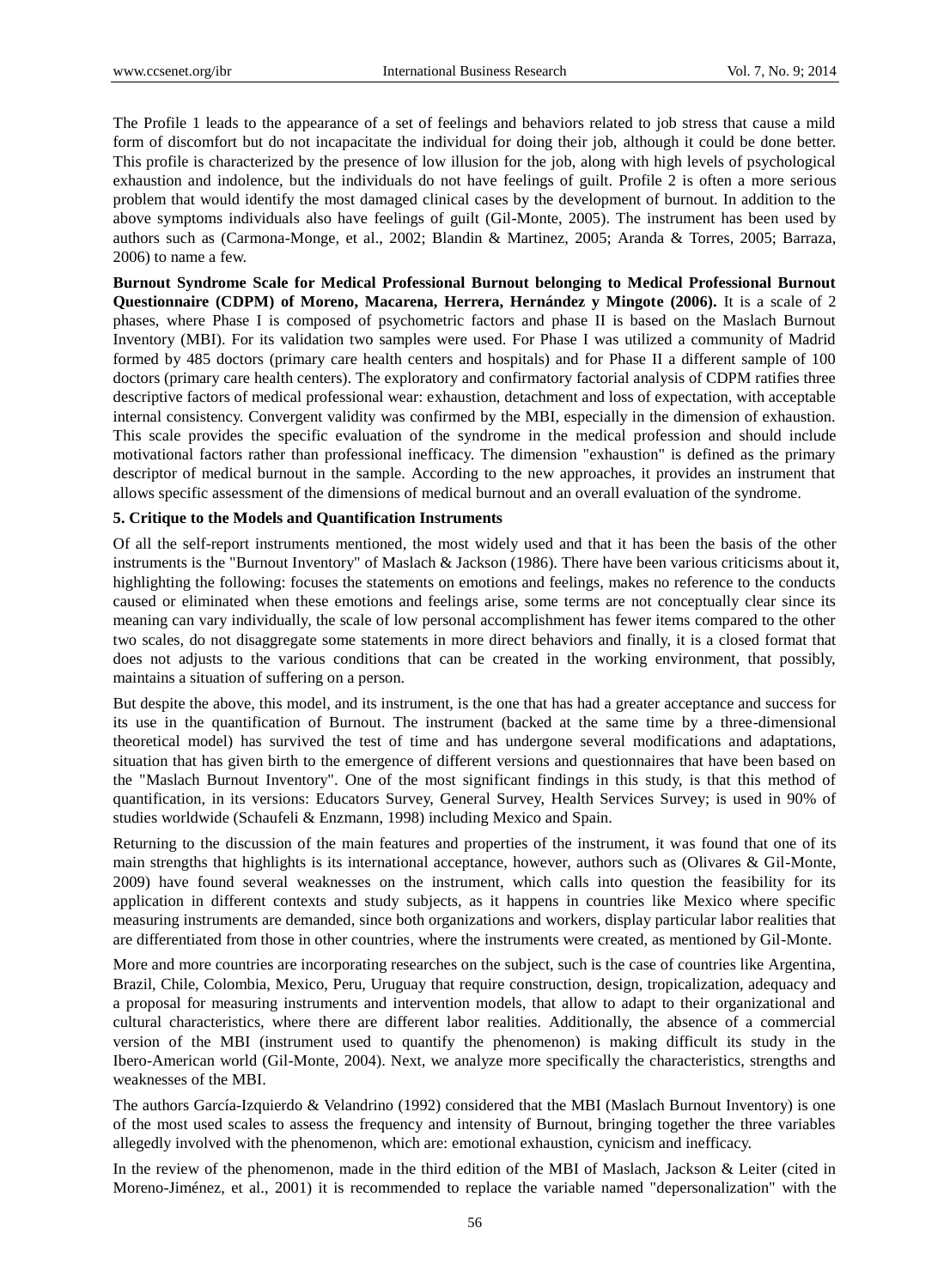variable named "cynicism", since this last one encompasses everything described above and includes aspects of self-criticism, devaluation, self-sabotage and disregard for their own work.

It is important to know that, when Burnout is quantified through the MBI, we can understand that it adopts a multidimensional vision of Burnout (Maslach, 1998). Those authors who have adopted this vision, argue that provides a holistic representation of a complex phenomenon; although in the opposite view, it is mentioned that is still necessary to provide convincing theoretical arguments about why the three different sets of symptoms that constitute its conceptualization should "be united", Maslach, Schaufeli & Leiter (cited in Shirom, 2009). Moreover, the authors of the MBI consider that the syndrome has independent dimensions that not necessarily combine to form a superior body, but it would be enough the presence of one of them on a "high"category to identify this clinical picture, (Briones, 2007). As well as reflecting on whether burnout should be analyzed from a three-dimensional point of view or if on the contrary, it is possible its study with only one of those variables.

Set forth below is the analysis of the structure and internal consistency of the MBI by two leading authors in order to identify the strengths and weaknesses found in the instrument; for example when Burnout was quantified through the MBI, in several times in longitudinal studies was discovered that burnout has consistency coefficients ranging from moderate to high. Furthermore, the crossover time correlations (diachronic) range between 0.50 and 0.60 (Melamed, et al., 2006).

As it can be seen, there are interesting aspects such as international acceptance and empirical support for the factorial structure of the instrument, which are important strengths; however, weaknesses can not be put aside and ignored, because, if not corrected, the results and information from various studies may be inaccurate, biased or incorrect. So, under the view of these data, it is not only prudent, but necessary and unavoidable to propose, tropicalize, adapt, design and validate this and other instruments.

The Spanish researcher Gil-Monte (2004, p. 43) explains for example that: "... some studies report a prevalence of between 6% and 13%, other studies estimate the prevalence in 35% and some even conclude that 68% of workers may be affected by a severe degree of burnout...". Under the same argumentative line, the authors Olivares, et al., (2009) believe that, by using different instruments to measure burnout existing in Latin American countries, it is necessary to be careful and cautious as there is no unanimous and internationally accepted criteria regarding to the cutoff to identify workers with Burnout among those with high job stress but that not necessarily have developed the phenomenon, considering that, even more scientific evidence is needed to estimate the optimal cut point for the various instruments, besides that, if historical, sociological and transcultural aspects are not considered, as it has been mentioned throughout this study, the results may be inflated, and/or outside the scientific canons.

The review of studies on the subject of burnout allows us to conclude that the phenomenon is far too important and the evidence found by the various studies is conclusive, so that the health and labor responsible must consider it in the design of public policies.

## **6. Burnout Research in Mexico**

Most of the research done in the country about "burnout" are undergraduate thesis (BA) and postgraduate (see Table 4), which have been made from a medical perspective considering the impact and effects it has on the health of workers, in addition, most of the studies are developed with Spanish and North American instruments.

As can be seen below, of the 241 theses located in 10 Higher Education Institutions (HEIs) in which there is more research on the matter and with free access to their digital libraries, only 4 theses (UNAM) and 1 thesis (IPN) propose an instrument adapted to the characteristics of the organizations, the context and the subjects of study where research has been carried out; but only 1 of them, proposed by a Mexican researcher (Uribe, 2007) who, in addition to doing validation and reliability testing on some existing instruments, has proposed the Mexican Scale of Occupational Wear (EMEDO). Below, areas of further research are presented and thesis that proposed specific instruments for Mexican organizations.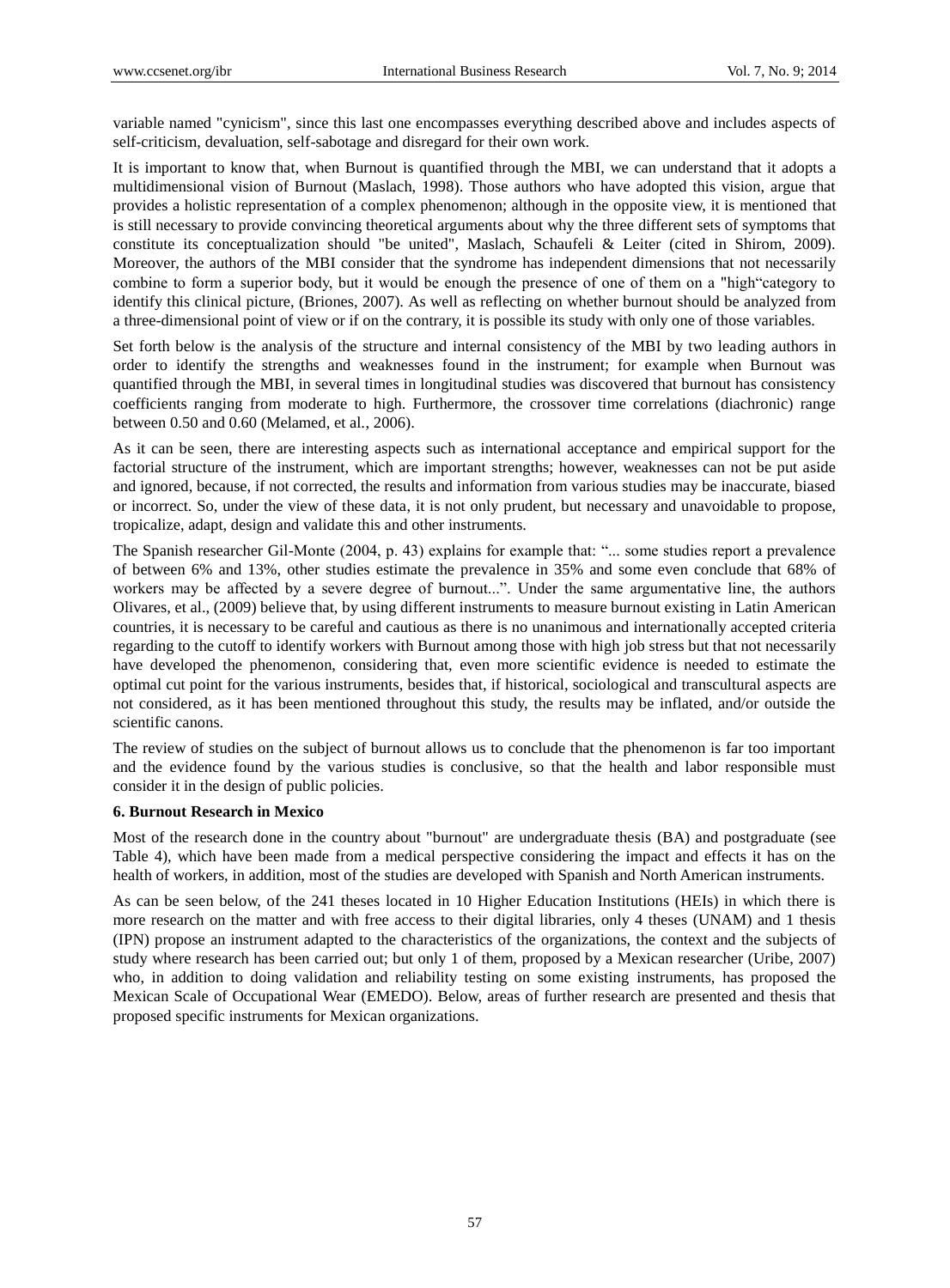| University    | <b>Health</b><br>Area | <b>Educational</b><br>Area | Other<br><b>Areas</b> | Without<br><b>Specific Area</b> | <b>Total of</b><br><b>Thesis</b> | Thesis that proposed specific Instruments<br>for Mexican Contexts |
|---------------|-----------------------|----------------------------|-----------------------|---------------------------------|----------------------------------|-------------------------------------------------------------------|
| <b>UNAM</b>   | 124                   | 19                         | 22                    | 14                              | 179                              | 4                                                                 |
| <b>BUAP</b>   | 15                    | $\overline{4}$             | $\boldsymbol{0}$      | 1                               | 20                               | 0                                                                 |
| <b>UAM</b>    | 13                    |                            | $\boldsymbol{0}$      | 1                               | 15                               | 0                                                                 |
| <b>UAEMEX</b> | 9                     |                            | $\overline{c}$        | $\mathbf{0}$                    | 12                               | $\Omega$                                                          |
| <b>IPN</b>    | 3                     |                            |                       | $\overline{0}$                  | 5                                |                                                                   |
| <b>UAG</b>    |                       | 3                          | $\mathbf{0}$          | $\overline{0}$                  | 4                                | 0                                                                 |
| <b>UdeG</b>   |                       |                            |                       | $\mathbf{0}$                    | 3                                | $\Omega$                                                          |
| <b>UASLP</b>  |                       | $\Omega$                   | $\mathbf{0}$          | $\overline{0}$                  |                                  | $\Omega$                                                          |
| <b>UAEH</b>   |                       | $\Omega$                   | $\mathbf{0}$          | $\overline{0}$                  |                                  | $\Omega$                                                          |
| <b>UANL</b>   | $\mathbf{0}$          |                            | $\mathbf{0}$          | $\overline{0}$                  |                                  | $\Omega$                                                          |
| <b>TOTAL</b>  | 168                   | 31                         | 26                    | 16                              | 241                              | 5                                                                 |

Table 4. Areas of further research and proposals of specific instruments for Mexican organizations on higher education institutions

Source: Own elaboration based on information from digital libraries.

From the table above, it is concluded that in the selected higher education institutions, researches and theses have focused primarily in the health and educational area; 199 thesis are concentrated in these areas, that if integrated to the 16 thesis developed that have not had the objective of quantifying the Burnout in a profession or specific population and therefore have not used any new or existing instrument, then until now we have only 26 theses that have quantified the phenomenon in another welfare professions. This represents an important finding, since there is a serious deficit in terms of research from universities that aim to study the phenomenon, but do not just focus on these two key areas that account for 85% of the studies and researches in Mexico. It also highlights the enormous concentration of research at UNAM that accounts for 75% of the total. In Figure 1, it is shown the two areas that concentrate the number of investigations taking place in Mexico by higher education institutions of the undergraduate and graduate level students.



Figure 1. Research on "Burnout" by sector in higher education institutions of Mexico

Source: Own elaboration.

Another finding, is that in tune with international studies on Burnout, in Mexico 98% of the researches are using the Maslach Burnout Inventory (MBI), in its various versions, to quantify the phenomenon, despite the weaknesses previously exposed of the instrument in question and only 2% of researches have proposed an appropriate tool for the study of the population and the context in which it is being elaborated and only one of them, the Mexican Scale of Occupational Wear, has been used in more than one study to quantify burnout. It is undeniable to say that it is very important to have instruments that allow reliable quantification; real and accurate, to find the number of workers in our country who have Labor Wear (burnout) at any stage, in order to reverse the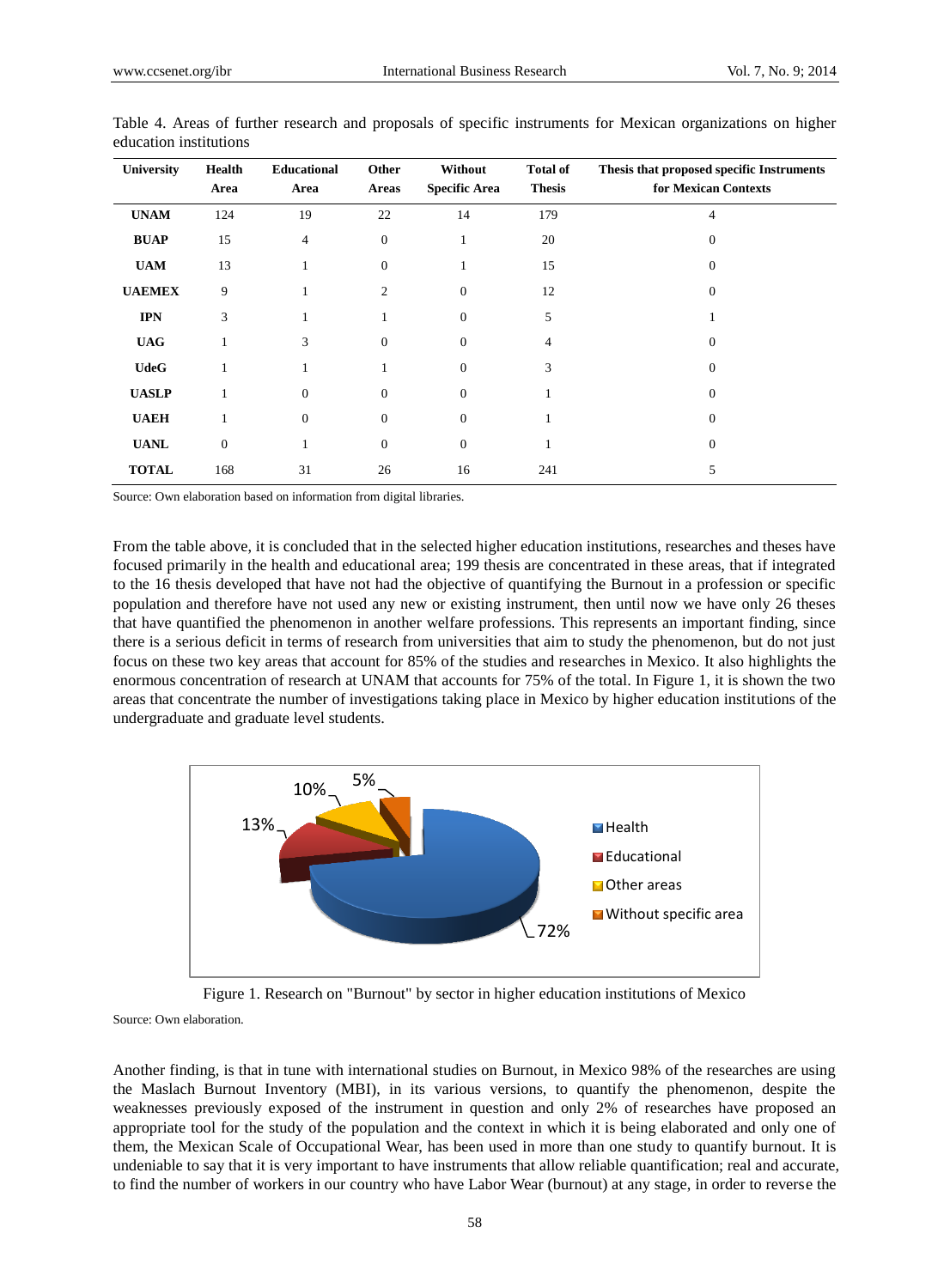economic, social and health damage caused by this phenomenon, recalling that not having reliable tools, data and information may cause a wide range of variation that beyond giving clarity on the number of workers with burnout would lead to have misleading results, false and perhaps nonexistent.

Besides the above, the phenomenon has been briefly addressed by Mexican authors in their research, the majority of which are located in the health sector. Likewise 90% have focused on using the instrument of Maslach (1993) such is the case of (Aranda & Torres, 2005; Tapia-Hernandez et al., 2005; Barraza, 2006; Palmer, et al., 2007; Camacho-Ávila, et al., 2007; Moreno-Jiménez, et al., 2008; Hernandez-Vargas, et al., 2008; Moreno-Jiménez, et al., 2008) As relevant studies it can be named the El Sahili & Kornhauser (2010); Barraza-Salas (2012). As noted, few authors have dabbled formally into the study of the phenomenon.

#### **7. Conclusions**

This paper describes the evolution of the concept, the diverse existing models and measured parameters; noting that, after more than 25 years of formal studies, there is still no single definition accepted by the scientific community. It is known that burnout is an important issue because it is seriously affecting productivity, efficiency, quality in service to users and customers, workers, organizations and society as a whole as it affects the individual's behavior and psychological balance, causing changes in health and in work performance as mentioned by Goicoechea, (2004). This phenomenon has effects and implications worldwide but is particularly important in emerging countries with weak social protection structures where workers live strenuous work days that often are not even remunerated. Such is the case of Mexico where working hours go beyond those established by international bodies such as the World Health Organization and the International Labour Organization.

In a world where half of the working population is unemployed or has an informal job and the other half works excessive hours, the study of burnout and its varieties in vulnerable groups should be on the research agenda of the major universities. In the case of Mexico there is few research of the phenomenon in institutions, even in the case of UNAM, UAM and IPN. The same thing can be seen in the research by academics where most of them are aligned to health and education sectors; but this is not the worst, perhaps the most unfortunate thing is that most researchers are using exclusively the Maslach and Jackson instrument. Another point observed is that scholars have excluded minority group studies that are at risk of suffering the phenomenon such as informal sector workers, policemen and drivers.

Likewise, bibliographical research verifies the enormous popularity that possesses the Maslach Burnout Inventory method, although for many authors does not correspond to its predictive ability and, the accumulation of its weaknesses should involve using other more accurate models adapted to the realities of Latin America.

Besides theses and researches carried out in the Mexican higher education institutions, it is clear that there are other areas of opportunity for further studies on the subject, especially using an administrative approach to determine the economic costs to the public and private sectors, calculating the investment budget of the government used to alleviate the effects of the damage on the health of workers, a review of workloads to make them consistent with the available resources, the redesign of the tasks, the increased participation of workers in decisions that have a positive effect on the achievement of objectives, promoting the participation and collaboration networks in different areas of the organization, the establishment of clear systems of promotion and reward to encourage internal meritocratic culture, the review and updating of operations manuals and procedures that could be causing various situations in different aspects that can generate dissatisfaction, deteriorating of quality and poor service delivery; all of this in order to maintain healthy work environments, productive, efficient, and minimize the damage expenses and financial losses resulting from job wear (burnout).

The main conclusion is that Burnout is an occupational disease whose symptoms are: physical and emotional exhaustion, disappointment and disillusionment, devaluation of the professional role and dysfunction in the workplace. This bibliographical research is a provocation to scholars in order to motivate them to develop their own models focused on risk groups in our country, which are many, like the police, various business workers and service providers among others.

# **References**

- Álvarez, E., & Fernández, L. (1991). El Síndrome de "Burnout" o el desgaste profesional (I): revisión de estudios. *Revista de la Asociación Española de Neuropsiquiatría, XI*(39), 257–265. Retrieved from http://www.revistaaen.es/index.php/aen/article/download/15231/15092
- Aranda, P., & Torres M. (2005). Factores psicosociales y síndrome de burnout en médicos de familia. México. *Anales de la Facultad de Medicina, 66*(3).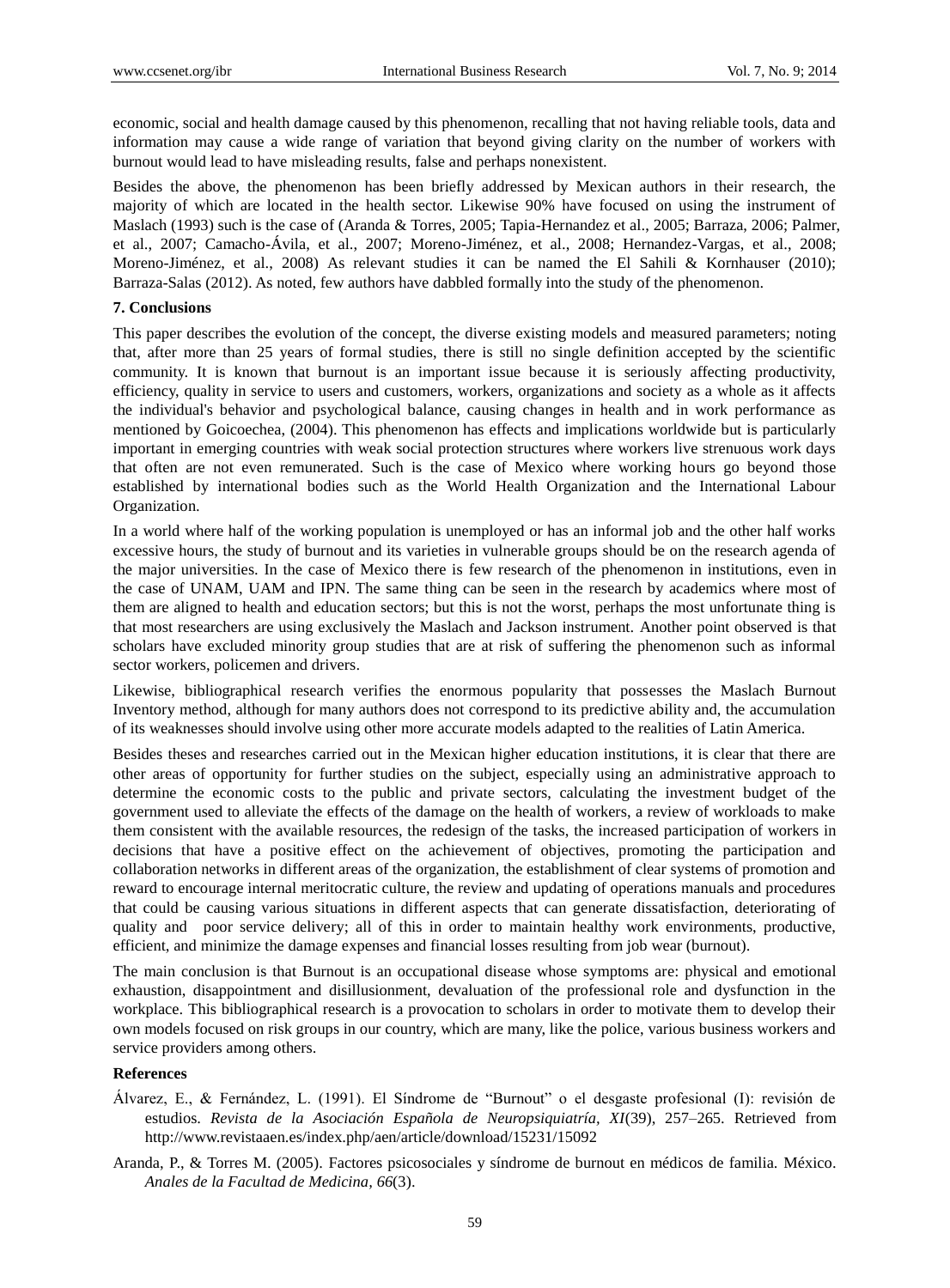- Aveni, M. A., & Albani, F. (1992). The burnout sindrome in the helping professions: A study of socio-sanitary staff working with the elder persons in different geriatric services in Lombardy area. In J. M. V  $\land \& E$ . Portella (Eds.), *La sociedad ante el envejecimiento y la minusvalía* (Vol. I). Barcelona: S.G. Editores.
- Barnett, R., Brennan, R., & Gareis, K. (1999). A Closer Look at the Measurement of Burnout. *Journal of Applied Biobehavioral Research, 2*(4), 65–78. http://dx.doi.org/10.1111/j.1751-9861.1999.tb00055.x
- Barraza, M. (2006). Síndrome de Burnout: Un estudio comparativo entre profesores y médicos de la ciudad de Durango.
- Barraza-Salas, H. (2012). *Estrés Laboral y Burnout en docentes de Educación Superior en México*. México: Universidad Autónoma de Nayarit (UAN).
- Benavides, A. M., Moreno-Jiménez, B., Garrosa, E., & González, J. L. (2002). La evaluación específica del síndrome de burnout en psicólogos: el "inventario de burnout de psicólogos". *Clínica y salud, 13,* 257–283.
- Blandin J., & Martínez, D. (2005). Estrés laboral y mecanismos de afrontamiento: su relación en la aparición del Síndrome de Burnout en médicos residentes del Hospital Militar "Dr. Carlos Arvelo". *Archivos Venezolanos de Psiquiatría y Neurología, 51*(104).
- Boyle, G., Grap, M., Jounger, J., & Thornby, D. (1991). *Apoyo Social en el trabajo*. Madrid: Síntesis S.A.
- Briones, B. (2007). Presencia de Síndrome de Burnout en Poblaciones Policiales vulnerables de Carabineros de Chile. *Ciencia y Trabajo Abr-Marz, 9*(24), 43–50. Retrieved from http://www.cienciaytrabajo.cl/pdfs/24/pagina%2043.pdf
- Buendía, J., & Ramos, F. (2001). *Empleo, Estrés y Salud.* Madrid: Pirámide.
- Burke, R. (1987). Burnout in police work: An examination of the Cherniss model. *Group and Organization Studies, 12*, 174–188. http://dx.doi.org/10.1177/105960118701200205
- Buunk, B., & Schaufeli, W. (1993). Burnout: A perspective from Social Comparison Theory. In W. B. Schaufeli, C. Maslach & T. Marek (Eds.), *Professional Burnout*. *Recent developments in theory and Research.* London: Taylor y Francis.
- Camacho-Ávila, A., Juárez, G., & Arias G. (2007). *Síndrome de burnout y factores asociados en médicos*  estudiantes. Facultad de Psicología, Universidad Autónoma del Estado de Morelos (UAEMor). Red de Investigadores sobre Factores Psicosociales en el Trabajo A.C.
- Carmona-Monge, F., Sanz-Rodr guez, L., & Mar n, M. (2002). Clima social laboral y s ndrome de Burnout en profesionales de enfermería. *en Enfermería Científica, 4*(8), 244–245.
- Cherniss, C. (1993). The role of profesional self-efficacy in the etiology and ameloriation of burnout. En Schaufeli, W. B., Maslach, C., & Marck, T. (Eds.), *Professional burnout: Recent development in theory and research* (pp. 135–149). Washington, D.C: Taylor & Francis. Retrieved from http://psycnet.apa.org/psycinfo/1993-97794-008
- Corcoran, K. (1985). Measuring Burnout: A relaibility and covergent validity study. *Journal of Social Behaviour and Personality, 1*, 107–112.
- Cox, T., Kuk, G., & Leiter, M. (1993). Burnouts, health, work stress and organizacional healthiness. En W.B. Schaufeli, C. Maslach & T. Marek (Eds.), *Professional burnout: recent developments in theory and research* (pp. 177–193). Londres: Taylor y Francis.
- Cummings, T. G., & Cooper, C. L. (1998). A cybernetic theory of organizational stress. In Cooper C. L. (Ed.), *Theories of organizational stress* (pp. 101–122). Oxford, U.K.: Oxford University Press,.
- Dell´Erba, G., Venturi, P., Rizzo, F., Porcus, S., & Pancheri, P. (1994). Burnout and health status in Italian air traffic controllers. *Aviation Space and Environmental Medicine*, April, 315–322.
- Edelwich, J., & Brodsky, A. (1980). *Burnout: Stages of Disillusionment in the Helping Professions.* New York: Human Science Press.
- El Sahili, G., & Ali, L. F. (2010). *Psicología para el Docente: consideraciones sobre los riesgos y desafíos de la práctica magisterial* (p. 337)*.* Guanajuato: Universidad de Guanajuato.
- El Sahili, G., & Ali, L. F. (2011). *Docencia: Riesgos y desafíos* (p. 224). México, D. F.: Editorial Trillas.
- El Sahili, G., & Kornhauser, L. (2010). *Burnout en el colectivo docente*. México: Edición y Producción: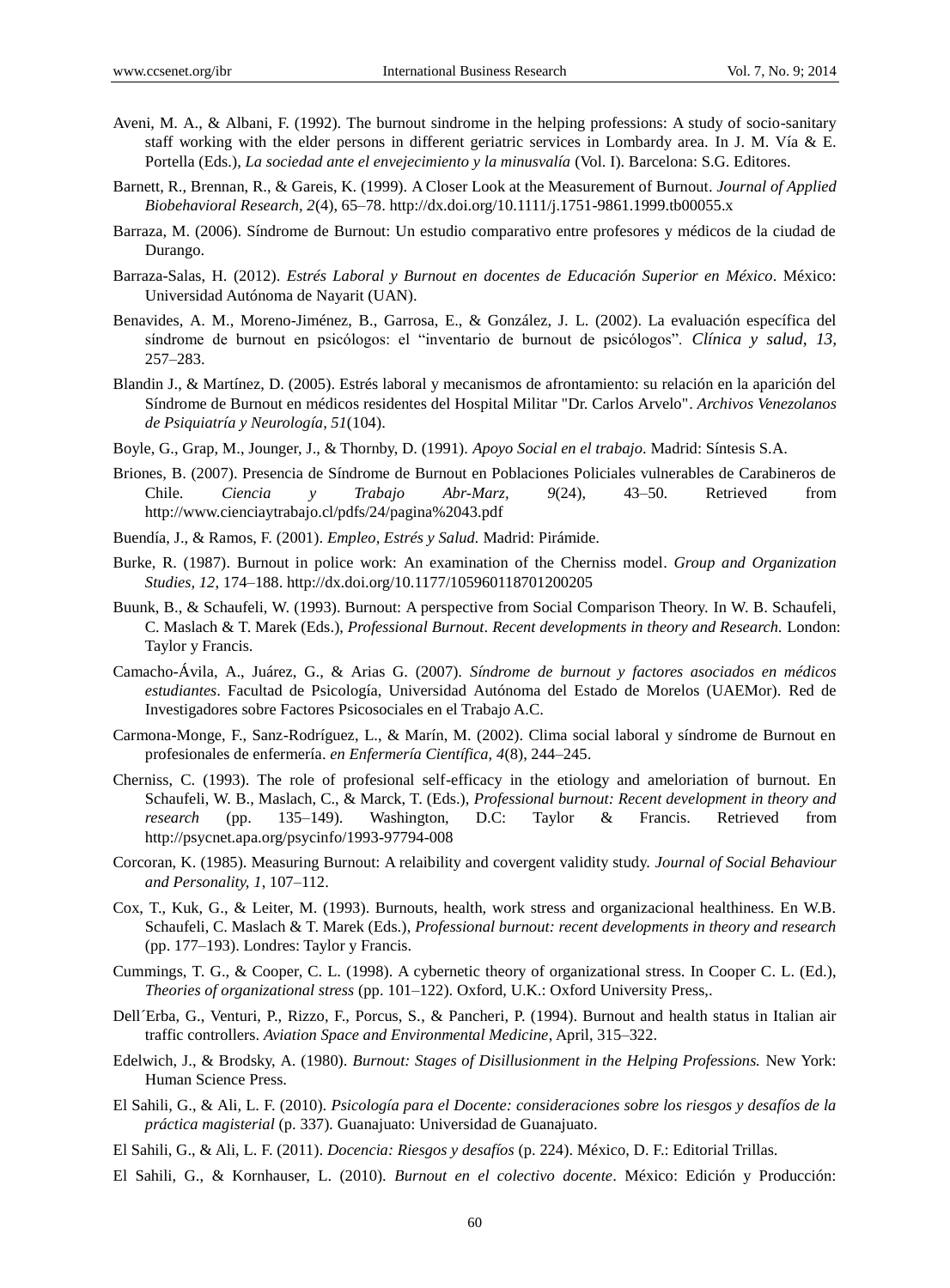Universidad EPCA.

Emener, W. G., & Luck, R. S. (1980). *Emener-Luck Burnout Scale*. ELBOS.

- Europa Press. (2007, 24 Mayo). *El estrés cuesta a los europeos 20.000 millones de euros*. Retrieved from http://www.elmundo.es/mundodinero/2007/05/24/economia/
- Farber, B. (1983). *Stress and burnout in the Human Service Professions*. New York: Pergamon Press.
- Farber, B. (1984). Stress and burnout in suburban teachers. *Journal of Educational Research, 77*(6), 325–331.
- Farber, B. (2000). Treatment Strategies for Different Types of Teacher Burnout. *Psychotherapy in Practice, 5*(56), 675–689. http://dx.doi.org/10.1002/(SICI)1097-4679(200005)56:5%3C675::AID-JCLP8%3E3.0.CO;2-D
- Fernández, M., Mayo, M., Oliver, C., Aragoneses, A., & Moreno, B. (1990). *Una escala de evaluación de rol en el ámbito organizacional*. Comunicación presentada en el II Congreso Oficial de Psicólogos. Valencia, España.
- Ferrer, R. (2004). Quemarse en el trabajo (burnout): 11 perspectivas del burnout. In Mart nez, M., Dolz, J. L., Gil-Monte, P. R., Salanova, M., Schaufeli, W. B., Ferrer, R., Alcaine, A., Sopesens, F., Goicoechea, J. M., Moreno, B., Rodríguez, A., Garrosa, E., Morante, M. E., Neveu, J. P., Vallejo, R., & Polo, F. (Eds.), *El Desgaste Professional. Un Riesgo Laboral* (pp. 93–111)*.* Madrid: Elgido.
- Freudenberger, H. (1974). Staff Burn-Out. *Journal of Social Issues, 30*(1), 159–166. Retrieved from http://dx.doi.org/10.1111/j.1540-4560.1974.tb00706.x
- Friedman, I. (1995). Student behavior patterns contributing to teacher burnout. *Journal of Educational Research, 88*(5), 281–289. http://dx.doi.org/10.1080/00220671.1995.9941312
- Gann, M. L. (1979). *The role of personality factors and job characteristics in bumout: A study of social service workers*. Doctoral dissertation, University of California-Berkeley, University of California.
- Garcés, E. (1994). *Burnout: Un acercamiento teórico-empírico al constructo en contextos deportivos*. Tesis de licenciatura. Murcia: Universidad de Murcia.
- García, J, M., Herrero, S., & León, J, L. (2007). Validez factorial del MBI en una muestra del hospital psiquiatrico penitenciaria de Sevilla. *Apuntes de psicología, 2*(25), 157–174.
- García, M., Sobrido, N., García, M., Raña, C., & Saleta, J. L. (1995). El síndrome burnout en profesionales de enfermer *á. Enfermer á Cient fica*, 202–203, 61–64.
- García-Izquierdo, M. (1991). Burnout en profesionales de enfermería de Centros Hospitalarios. *Revista de Psicología del Trabajo y de las Organizaciones, 7*(18), 3–12.
- García-Izquierdo, M. (1995). Evaluación del burnout: estudio de la fiabilidad, estructura empírica y validez de la escala EPB. *Ansiedad y Estrés, 1*(2–3), 219–229.
- Garc á-Izquierdo, M., & Velandrino, A. (1992). EPB: Una escala para la evaluación del burnout profesional de las organizaciones. *Anales de Psicología, 8*(1–2), 131–138.
- García-Izquierdo, M., Castellón, M., Albadalejo, B., & García-Izquierdo, A. L. (1993). Relaciones entre el burnout, ambigüedad de rol y satisfacción laboral en el personal de banca. *Revista de Psicología del Trabajo y de las Organizaciones, 11*(24), 17–26.
- Garc á-Izquierdo, M., Llor, B., & S áez, C. (1994). Estudio comparativo de dos medidas de burnout en personal sanitario. *Anales de Psiquiatr á, 10*(5), 180-184.
- Garden, K. (1987). Comparation of two measures of burnout. *Psychological reports, 53*(1), 283–289.
- Gillespie, D. (1980). Correlates for active and passive burnout types of burnout. *Journal of Social Service Research, 4*(2), 1–16. http://dx.doi.org/10.1300/J079v04n02\_01
- Gillespie, D., & Numerof, R. (1984). *The Gillespie-Numerof Burnout Inventory: tecnical manual.* San Luis: Washington University.
- Gil-Monte, P. (1994). *El síndrome de burnout: un modelo multicausal de antecedentes y consecuentes en profesionales de enfermería.* Disertación doctoral no publicada, Facultad de Psicología, Universidad de La Laguna.
- Gil-Monte, P. (2003a). Burnout syndrome: Síndrome de quemarse por el trabajo, desgaste profesional, estrés laboral o enfermedad de Tomás? *Revista de Psicología del Trabajo y de las Organizaciones, 19*(2), 181–197. Retrieved from http://www.redalyc.org/src/inicio/ArtPdfRed.jsp?iCve=231318052004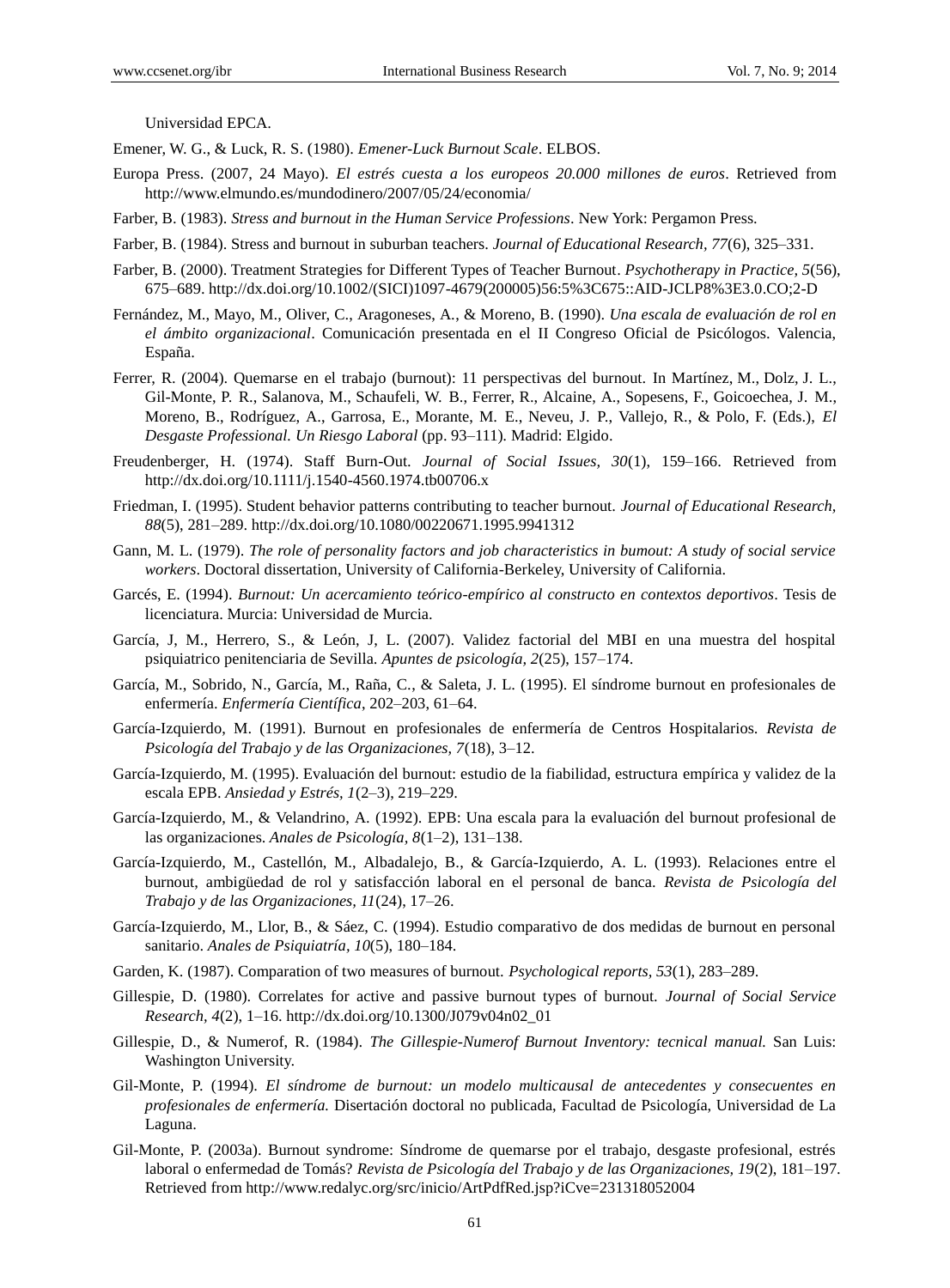- Gil-Monte, P. (2003b). El síndrome de quemarse por el trabajo (síndrome de burnout) en profesionales de enfermería. *Revista de Psicología Científica, 1*, 19–33. Retrieved from http://www.psicologiacientifica.com/bv/psicologiapdf-78-el-sindrome-de-quemarse-por-el-trabajo-(sindrom e-de-burnout)-aproximaciones-teor.pdf
- Gil-Monte, P. (2004). Quemarse en el trabajo (burnout): 11 perspectivas del burnout. In Mart nez, M., Dolz, J. L., Gil-Monte, P., Salanova, M., Schaufeli, W. B., Ferrer, R., Alcaine, A., Sopesens, F., Goicoechea, J. M., Moreno, B., Rodríguez, A., Garrosa, E., Morante, M. E., Neveu, J. P., Vallejo, R., & Polo, F. (Eds.), *El Síndrome de Quemarse por el Trabajo (Burnout): Una Perspectiva Histórica* (pp. 37–71). Madrid: Elgido.
- Gil-Monte, P. (2005). *El síndrome de quemarse por el trabajo (Burnout): una enfermedad laboral en la sociedad del bienestar.* Madrid, España: Pirámide.
- Gil-Monte, P., & Peiró, J. M. (1998). A longitudinal study on burnout syndrome in nursing professionals. *Quaderni di Psicologia del Lavoro, 5*(Feelings work in Europe), 407–414.
- Gil-Monte, P., & Peiró, J. M. (1999a). Perspectivas teóricas y modelos interpretativos para el estudio del s *fidrome de quemarse por el trabajo. Anales de Psicolog <i>fa*, 15(2), 261–268.
- Gil-Monte, P., & Peiró, J. M. (1999b). Validez factorial del Maslach Burnout Inventory en una muestra multiocupacional. *Psicothema, 11*(3), 679–689.
- Gil-Monte, P., & Peiró, J. M. (2000). Validez factorial del Maslach Burnout Inventory en una muestra multiocupacional. Universidad de La Laguna y Universidad de Valencia. *Psicothema, 3*(11), 679–689.
- Gil-Monte, P., Núñez, E., & Selva, Y. (2006). Relación entre el Síndrome de Quemarse por el Trabajo (Burnout) y síntomas cardiovasculares: un estudio en técnicos de prevención de riesgos laborales. *Revista Interamericana de Psicología, 40*(2), 227–232.
- Goicoechea, J. (2004). Quemarse en el trabajo (burnout): 11 perspectivas del burnout. In Martínez, M., Dolz, J. L., Gil-Monte, P., Salanova, M., Schaufeli, W. B., Ferrer, R., Alcaine, A., Sopesens, F., Goicoechea, J. M., Moreno, B., Rodr guez, A., Garrosa, E., Morante, M. E., Neveu, J. P., Vallejo, R., & Polo, F. (Eds.), *Aportaciones de la medicina del trabajo en la prevención del Síndrome de Desgaste Profesional o Burnout* (pp. 147–160). Madrid: Elgido.
- Golembiewski, R., Munzenrider, R., & Carter, D. (1983). Progresive Phases of Burnout and Their Worksite Covariants. *Journal of Applied Behavioral Science, 19*, 464–481. http://dx.doi.org/10.1177/002188638301900408
- Golembiewski, R., Munzenrider, R., & Stevenson, J. G. (1984). *Physical symptoms and burnout phases*. Segunda Conferencia Anual sobre Política y Desarrollo Organizacional. Lousville: Universidad de Lousville.
- Guerrero, E., & Vicente, F. (2001). *Syndrome de "Burnout" o desgaste profesional y afrontamiento del estrés en el profesorado*. Universidad de Extremadura.
- Hernández-Vargas, C. I., Dickinson, M. E., & Fernández, O. (2008). El síndrome de desgaste profesional Burnout en médicos mexicanos. *Rev. Facultad de Medicina de la Universidad Nacional Autónoma de México UNAM, 51*(1), 45–67.
- Hobfoll, S., & Freddy, J. (1993). Conservation of resources: A general stress theory applied to burnout. In W.B. Schaufeli, C. Maslach & T. Marek (Eds.), *Professional burnout: Recent development in theory and research*  (pp. 115–129). London: Taylor & Francis.
- Hock, R. (1988). Professional burnout among public school teachers. *Public Personnel Management, 17,* 167–189.
- Holland, P., & Michael, W. (1993). The concurrent validity of the Holland Burnout Assessment Survey for a sample a middle school teachers. *Educational and Psychological Measurement, 53*, 1067–1077. http://dx.doi.org/10.1177/0013164493053004019
- Houkes, I., Janssen, P., de Jonge, J., & Nijhuis, F. (2001). Specific relationships between work characteristics and intrinsic work motivation, burnout and turnover intention: A multi-sample analysis. *European Journal of Work and Organizational Psychology, 10*, 1–23. http://dx.doi.org/10.1080/13594320042000007
- Janssen, P., de Jonge, J., & Bakker, A. (1999). Specific determinants of intrinsic work motivation, burnout and turnover intentions: a study among nurses. *Journal of Advanced Nursing, 29*(6), 1360–1369. http://dx.doi.org/10.1046/j.1365-2648.1999.01022.x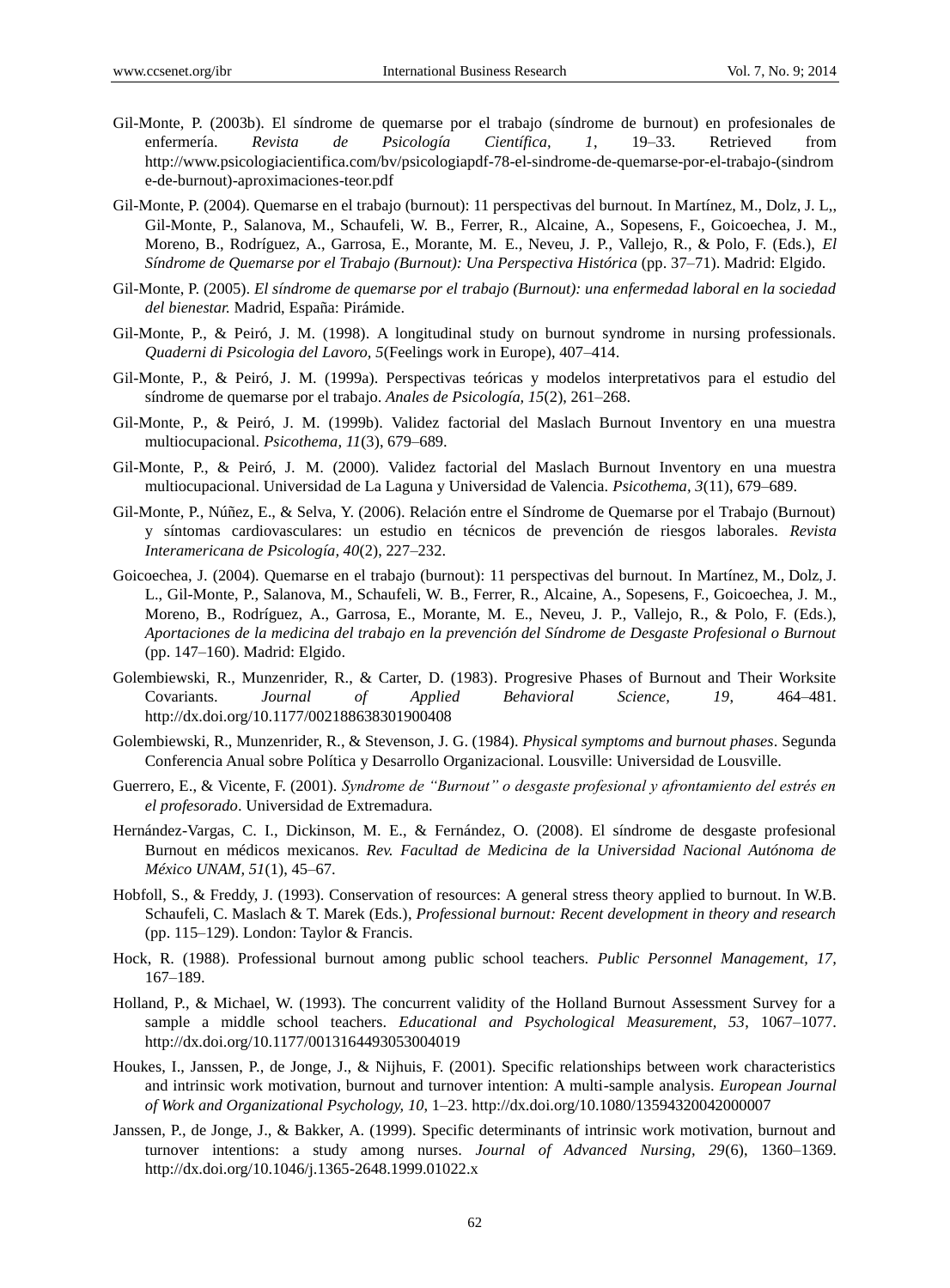- Jones, J. W. (1980). *Staff Burnout Scale for Health Professionals (SBS-HP).* Park Ridge, Illinois: London House.
- Kremer, L., & Hofman, J. E. (1985). Teachers´professional identity and burn-out. *Research in Education, 34*, 89–95.
- Lee, R., & Ashforth, B. (1993). A longitudinal study of burnout among supervisors and managers: Comparisons between the Leiter and Maslach (1988) and Golembiewski (1986) models. *Organizational Behavior and Human Decision Processes, 54*, 369–398. http://dx.doi.org/10.1006/obhd.1993.1016
- Leiter, M., & Maslach, C. (1988). The impact of interpersonal environment on burnout and organizational commitment. *Journal of Organizational Behavior, 12*, 123–144. http://dx.doi.org/10.1002/job.4030090402
- Leiter, M., Maslach, C., & Jackson, S. E. (1996). *Maslach Burnout Inventory: Manual* (3rd ed.). Palo Alto: Consulting Psychologists Press.
- Levi, L. (2003). *Guidance on work-related stress*. Belgium: Agency for Safety and Health at Work.
- Manzano, G. (2001). Estrés crónico laboral asistencial (Burnout) en las Administraciones Públicas. *Revista de dirección, organización y administración de empresas, 25*, 148–159. Retrieved from http://www.revistadyo.com/index.php/dyo/article/view/230/230
- Marrau, C. (2004). El síndrome de Burnout y sus posibles consecuencias en el trabajador docente. *Fundamentos en humanidades, 10*, 53–68. Retrieved from http://dialnet.unirioja.es/servlet/articulo?codigo=2004369
- Marrau, C. (2009). El S índrome de Quemarse por el Trabajo (Burnout), en el marco contextualizador del estrés laboral. *Fundamentos en Humanidades Universidad Nacionalde San Luis – Argentina, X*(I), 167–177. Retrieved from http://redalyc.uaemex.mx/src/inicio/ArtPdfRed.jsp?iCve=18411965010
- Martínez, A. (2010). El Síndrome de Burnout. Evolución conceptual y estado actual de la cuestión. *Vivat Academia,* 112.
- Martínez, M. P. (2012). Crece empleo informal en México. *El Economista.* Retrieved from http://eleconomista.com.mx/industrias/2012/04/26/crece-empleo-informal-mexico
- Maslach, C. (1982). *Burnout: The cost of caring*. Nueva York: Prentice-Hall Press.
- Maslach, C. (1993). *Burnout: a multidimensional perspective*. In Schaufeli, W. B., Maslach. C., & Marek, T. (Eds.), *Professional burnout: Recent developments in theory and research* (pp. 19–32). Washington, DC: Taylor y Francis.
- Maslach, C. (1998). A multidimensional theory of burnout. In Cooper, C. L. (Ed.), *Theories of organizational stress* (pp. 68–85). Oxford, U.K. Oxford University Press.
- Maslach, C. (2009). Comprendiendo el Burnout. *Ciencia y Trabajo Abr-Jun, 11*(32), 37–43.
- Maslach, C., & Jackson, S. (1981a). *The measurement of experienced burnout. Journal of occupational behavior, 2*(2), 99–113. http://dx.doi.org/10.1002/job.4030020205
- Maslach, C., & Jackson, S. (1981b). *MBI: Maslach Burnout Inventory.* Manual. Palo Alto: University of California, Consulting Psychologists Press.
- Maslach, C., & Jackson, S. (1986*).* Escale Maslach Burnout Inventory. *Journal of occupational behavior, 8*(3), 23–45.
- Maslach, C., & Pines, A. (1977). The burn-out syndrome in the day care setting. *Child Care Quarterly, 6*, 100–113. http://dx.doi.org/10.1007/BF01554696
- Maslach, C., Schaufeli, W., & Leiter, M. (2001). Job burnout. *Annual Review of Psychology, 52*, 397–422. http://dx.doi.org/10.1146/annurev.psych.52.1.397
- Matthews, D. B. (1990). A comparison of burnout in selected occupational fields. *Career Development Quaterly, 38*(3), 230–239. http://dx.doi.org/10.1002/j.2161-0045.1990.tb00385.x
- Melamed, S., Shirom, A., Toker, S., Berliner, S., & Shapira, I. (2006). Burnout and risk of cardiovascular disease: Evidence, possible causal paths and promising research directions. *Psychologycal Bulletin, 132*(3), 327–353. http://dx.doi.org/10.1037/0033-2909.132.3.327
- Merodio, C. (2003). Eficacia crítica de los modelos de trabajo en grupo con personas con discapacidad. In Juan Carlos (Ed.), *Rehabilitación clínica integral: funcionamiento y discapacidad* (p. 496). Barcelona: Elsevier España.
- Mingote, J. (1998). Síndrome de Burnout o Síndrome de Desgaste Profesional. *Formación mádica continuada*,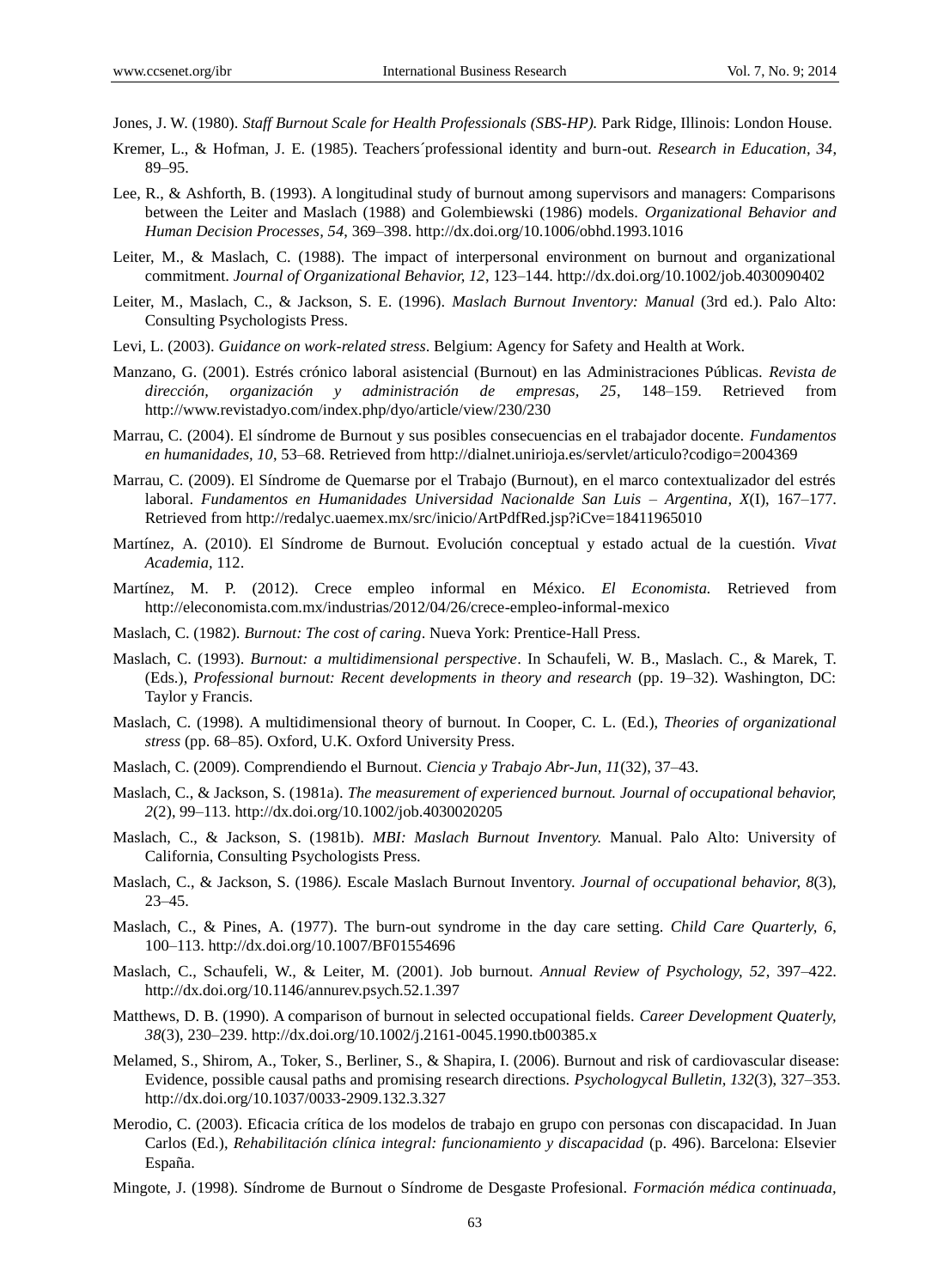*5*(8), 493–509.

- Moreno-Jiménez, B., & Oliver, C. (1993). El MBI, como escala de estrés en profesiones asistenciales y nuevas versiones. In M. Pons & M. T. Arguera (Eds.), *Aportaciones a la Evaluación Psicológica* (pp. 161–174). Barcelona: P.P.U.
- Moreno-Jiménez, B., Bustos, R., Matallana, A., & Miralles, T. (1997). La evaluación del Burnout. Problemas y alternativas. El CBB como evaluación de los elementos del proceso. *Revista del trabajo y de las organizaciones, 13*(2), 185–207.
- Moreno-Jiménez, B., Garrosa, E., & González, J. L. (2000a). El desgaste profesional de enfermer á. Desarrollo y validación factorial del CDPE. *Archivos Prevención de Riesgos Laborales, 3*(1), 18–28.
- Moreno-Jiménez, B., Garrosa, E., & González, J. L. (2000b). La evaluación del estrés y el burnout del profesorado: el CBPR. *Revista de Psicología del Trabajo y las Organizaciones, 16,* 151–171.
- Moreno-Jiménez, B., Garrosa, E., Gálvez, M., González, J. L., & Benavides-Pereira, A. M. (2002). A avalaiçao do burnout em profesores. Comparaçao de instrumentos: CBP-R e MBI-Ed. *Psicología em Estudo, 7*(1), 11–19. http://dx.doi.org/10.1590/S1413-73722002000100004
- Moreno-Jiménez, B., González, J., & Garrosa, E. (2001). Desgaste profesional (burnout), personalidad y salud percibida. In J. Buendía & F. Ramos (Eds.), *Empleo, estrés y salud* (pp. 59–83)*.* Madrid: Pirámide.
- Moreno-Jiménez, B., Macarena, G., Garrosa, H., & Mingote, A. (2006). Nuevos planteamientos en la evaluación del burnout. La evaluación específica del desgaste profesional médico. *Atención primaria: Publicación Oficial de la Sociedad Española de Familia y Comunitaria, 10* (38), 544–549, ISSN 0212-6567.
- Moreno-Jiménez, B., Meda, L., Morante, B., Rodríguez, M., & Palomera, C. (2006). Validez factorial del inventario burnout de psicólogos en una muestra de psicólogos mexicanos. *Revista latinoamericana de psicología, 3*(38), 445–456.
- Moreno-Jiménez, B., Meda, L., Rodr guez, M., Palomera, C., & Morales, L. (2008). El síndrome de burnout en una muestra de psicólogos mexicanos: prevalencia y factores sociodemográficos asociados. *Psicología y Salud, enero-junio, 16*(1). Universidad Veracruzana Xalapa, México.
- Moreno-Jiménez, B., Oliver, C., & Aragoneses, A. (1991). El Burnout, una forma específica de estrés laboral. In F. Buela-Casal & V. E. Caballo (Eds.), *Manual de psicología clínica aplicada* (pp. 271–289). Madrid: Siglo XXI.
- Moreno-Jiménez, B., Oliver, C., & Aragoneses, A. (1993). *Configuración específica del estrés laboral asistencial en el profesorado de educación media.* Madrid, España: Centro Nacional de Investigación Educativa (CIDE).
- Napione, B. (2008)*.* Cuándo se quema el profesorado de secundaria? *Madrid: Ediciones Díaz de Santos* (p. 436).
- Notimex. (2013, marzo 5). Desempleo en Europa llega a cifras récord. *El Economista*. Retrieved from http://eleconomista.com.mx/economia-global/2012/03/01/desempleo-europa-llega-cifras-record
- Olabarría, B., & Mansilla, F. (2007). Ante el Burnout: Cuidados a los Equipos de Salud Mental. *Revista de Psicopatología y Psicología Clínica, 12*(1), 1–14. http://dx.doi.org/10.5944/rppc.vol.12.num.1.2007.4029
- Olivares, V. E., & Gil-Monte, P. (2009). Análisis de las Principales Fortalezas y Debilidades del "*Maslach Burnout Inventory*" (*MBI*). *Rev. Ciencia y Trabajo, 5,* 161–164.
- Olivares, V., Vera, A., & Juárez, A. (2009). Prevalencia del Síndrome de Quemarse por el Trabajo (Burnout) en una Muestra de Profesionales que Trabajan con Profesionales que Trabajan con Personas con Discapacidades en Chile. *Ciencia y Trabajo Abr-Jun, 11*(32), 63–71. Retrieved from http://www.cienciaytrabajo.cl /pdfs/32/pagina63.pdf
- Oliver, C., Pastor, J. C., Aragoneses, A., & Moreno, B. (1990). *Una teoría y una medida de estrés laboral asistencial*. Comunicación presentada al II Congreso del colegio Oficial de Psicólogos. Valencia España.
- Organisation for Economic Co-operation and Development. (2013). *Society at a Glance 2013 - OECD Social Indicators* (p. 8). Retrieved from http//www.oecd.org/els/social/indicators/SAG
- Palmer. M., Prince V., Searc B., & Compean S. (2007). Prevalencia del síndrome de "burnout" en el personal de enfermer á de 2 hospitales mexicanos. *Enfermer á Cl hica*, 5(17), 256–260. http://dx.doi.org/10.1016/S1130-8621(07)71810-7
- Perlman, B., & Hartman, E. (1982). Burnout: Summary and future research*. Human Relations, 35*, 283–385.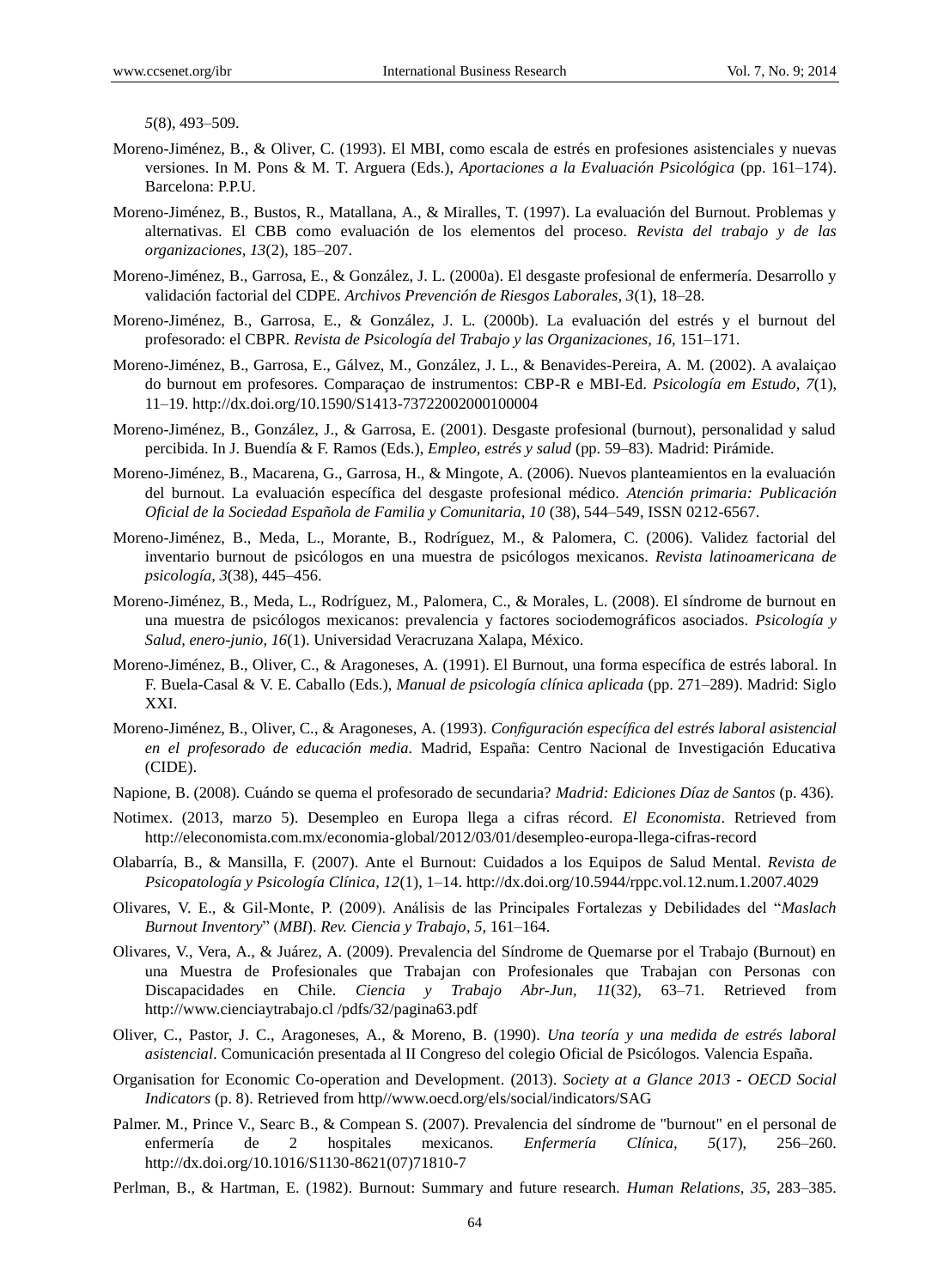http://dx.doi.org/10.1177/001872678203500402

- Petegrew, L. S., & Wolf, C. E. (1981). Validating measure of teacher stress. *American Educational Research Journal, 19*, 372–390. http://dx.doi.org/10.3102/00028312019003373
- Pines, A., & Aronson, E. (1986). *Burnout professional*. New York: Free Press.
- Pines, A., & Aronson, E. (1988). *Career Burnout: Causes and cures*. New York: The Free Press.
- Pines, A., & Kafry, D. (1982). Coping with burnout. In J. W. Jones (Ed.), *The burnout syndrome: current research, theory, interventions* (pp. 139–150). Park Ridge, Illinois: London House Press.
- Pines, A., Aronson, E., & Kafry, D. (1981). *Burnout: from tedium to personal growth*. Nueva York: Free Press.
- Ponce, C., Bulnes, M., Aliaga, J., Atalaya, M., & Huertas, R. (2005). El síndrome del "quemado" por estrés laboral asistencial en grupos de docentes universitarios. *Revista IIPSI, 8*(2), 87–112. Retrieved from http://www.dialnet.unirioja.es/servlet/ fichero\_articulo?codigo=2238169
- Price, D., & Murphy, P. (1984). Staff burnout in the perspective of grief theory. *Death Education, 8*(1), 47–58. http://dx.doi.org/10.1080/07481188408251381
- Quiceno, J., & Vinaccia, S. (2007). Burnout: "Síndrome de Quemarse en el Trabajo (SQT)". *Acta Colombiana de Psicología*, 122. Retrieved from http://www.redalyc.org/articulo.oa?id=79810212
- Ramos, F. (1999). *El Síndrome de Burnout.* Madrid: Klinik, S.L.
- Salanova, M., & Schaufeli, W. (2004). Quemarse en el trabajo (burnout): 11 perspectivas del burnout. En Mart nez, M., Dolz, J. Gil-Monte, P., Salanova, M., Schaufeli, W., Ferrer, R., Alcaine, A., Sopesens, F., Goicoechea, J., Moreno, B., Rodríguez, A., Garrosa, E., Morante, M., Neveu, J., Vallejo, R., & Polo, F. (Eds.), *La ilusión por el trabajo (Engagement): El lado positivo del Burnout?* (pp. 72–92). Madrid: Elgido.
- Schaufeli, W., & Buunk, B. P. (2003). Burnout: An overview of 25 years of research in theorizing. In M. J. Schabracq, J. A. M. Winnubst, & C. L. Cooper (Eds.), *The handbook of work and health psychology* (pp. 383–425). Chichester: Wiley. http://dx.doi.org/10.1002/0470013400.ch19
- Schaufeli, W., & Enzmann, D. (1998). *The burnout companion to study and practice: a critical analysis.* London: Taylor & Francis.
- Schaufeli, W., & Van Dierendonck, D. (1993). The construct validity of two burnout measures. *Journal of Organizational Behavior, 14*, 631–647. http://dx.doi.org/10.1002/job.4030140703
- Schaufeli, W., Leiter, M. P., Maslach, C., & Jackson, S. E. (1996). The Maslach Burnout Inventory: General Survey (MBI-GS). En C. Maslach, S. E. Jackson & M. P. Leiter (Eds.), *Maslach Burnout Inventory Manual* (3rd ed., pp. 19–26). Palo Alto, California: Consulting Psychologists Press.
- Schwab, R. L. (1986). Burnout in education. In C. Maslach & S. E. Jackson (Eds.), *Maslach Burnout Inventory*  (2nd ed., pp. 18–22). Palo Alto, California: Consulting Psychologists Press.
- Seidman, S., & Zager, J. (1986). The Teacher Burnout Scale. *Educational Research Quaterly, 11*(1), 26–33.
- Shirom, A. (2009). Acerca de la Validez del Constructo, Predictores y consecuencias del burnout en el lugar de trabajo. *Ciencia y Trabajo Abr-Jun, 11*(32), 44–54. Retrieved from http://www.cienciaytrabajo.cl/pdfs/32/pagina44.pdf
- Soler, J., Yaman, H., Esteva, M., Dobbs, F., Asenova, R., & Katic, M. (2008). Burnout in European family doctors: the EGPRN study. *Family Practice Advance Access, 25*(4), 245–265. http://dx.doi.org/10.1093/fampra/cmn038
- Starrin, B., Larsson, G., & Styborn, S. (1990). A review and critique of psychological approaches to the burn-out phenomenon. *Scandinavian Journal of Caring Sciences, 4*(2), 83–91. http://dx.doi.org/10.1111/j.1471-6712.1990.tb00050.x
- Tapia-Hernández, T., Ávalos-García, M., César-Vargas, R., Franco-Alcántar, R., Alonso C., Gómez A., & Rodríguez-Orozco. A. (2005). *Síndrome de burnout en enfermeras de un hospital regional.* Universidad Michoacana, San Nicolás de Hidalgo, Morelia, Michoacán, México.
- Thompson, M. S., Page, S. L., & Cooper, C. L. (1993). A test of Caver and Scheier's self-control model of stress in exploring burnout among mental health nurses. *Stress Medicine, 9*, 221–235. http://dx.doi.org/10.1002/smi.2460090405
- Tifner, S., Martín, P., Albanesi, S., & Bortoli, M. (2006). Burnout en el colectivo docente. *Revista de*